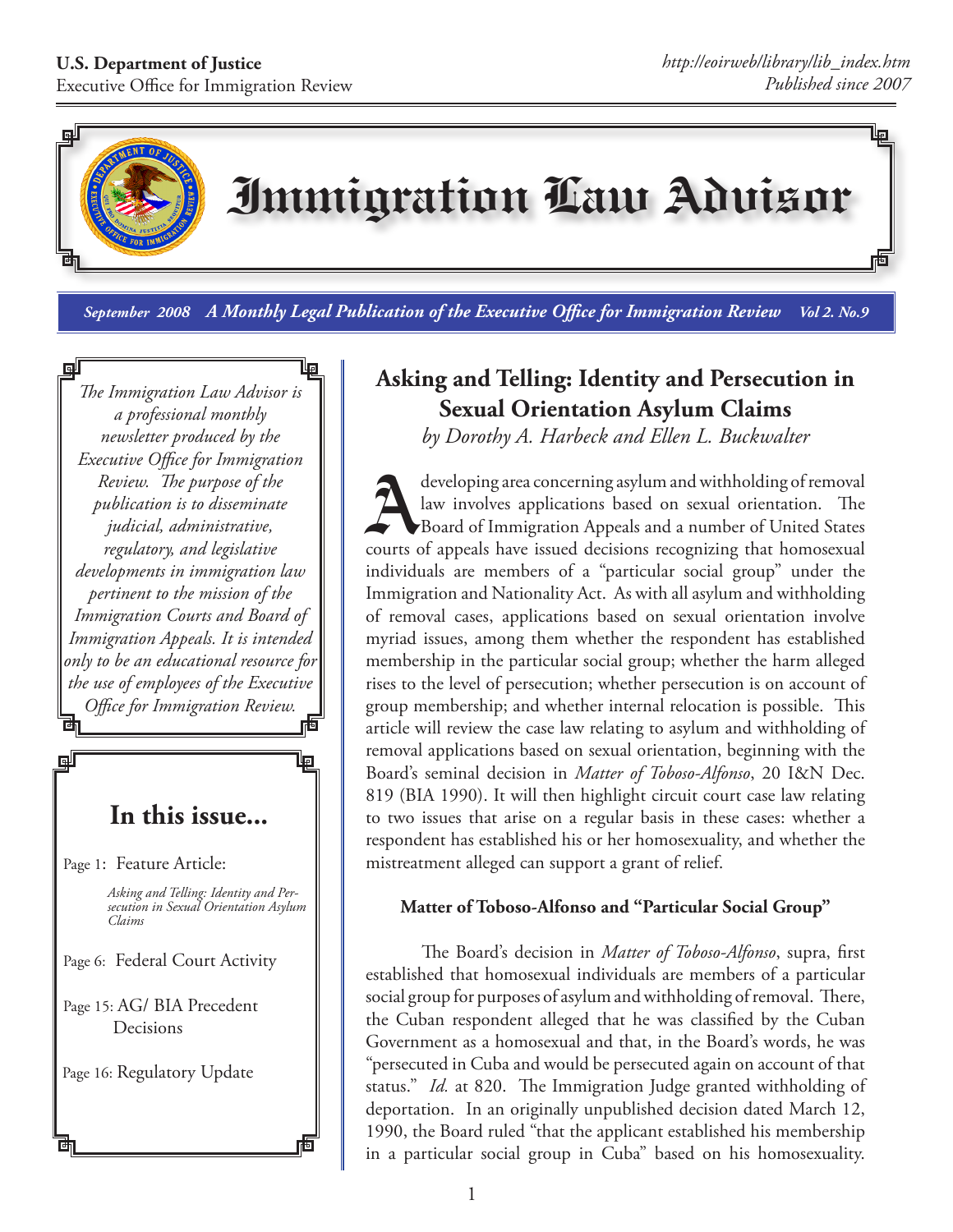*Id.* at 822. In response to the former Immigration and Naturalization Service's argument that "'socially deviated behavior, i.e. homosexual activity is not a basis for finding a social group within the contemplation of the Act,'" the Board stated that "[t]he applicant's testimony and evidence . . . do not reflect that it was specific activity that resulted in the governmental actions against him in Cuba, it was his having the status of being a homosexual." *Id.* The Board further noted "that the Service has not challenged the Immigration Judge's finding that homosexuality is an 'immutable' characteristic. Nor is there any evidence or argument that, once registered by the Cuban government as a homosexual, that characterization is subject to change." *Id.*

On June 14, 1994, former Attorney General Janet Reno designated *Matter of Toboso-Alfonso* as precedent in all proceedings involving the same issues. The decision was accordingly published, opening the door to applications for asylum and withholding of removal based on sexual orientation.

The Ninth Circuit provided an important followup to *Matter of Toboso-Alfonso* in *Karouni v. Gonzales,* 399 F.3d 1163 (9th Cir. 2005). There, the court rejected any distinction between persecution for homosexual status and persecution for homosexual acts. In this case, following a grant of asylum, the Government argued on appeal that the respondent's prospective persecution would occur, in the court's words, not "on account of his status as a homosexual, but rather on account of him committing future homosexual acts." *Id.* at 1173. The Ninth Circuit, however, ruled that to require the respondent to abstain from sex if he wished to avoid persecution would effectively force him "to change a fundamental aspect of his human identity," thereby "forsak[ing] the intimate contact and enduring personal bond that the Due Process Clause of the Fourteenth Amendment protects from impingement in this country and that 'ha[ve] been accepted as an integral part of human freedom in many other counties.'" *Id.* at 1173, (quoting *Lawrence v. Texas,* 539 U.S. 558, 577 (2003)); *see also Boer-Sedano v. Gonzales,* 418 F.3d 1082 (9th Cir. 2005).

In other circuit court decisions since *Matter of Toboso-Alfonso, supra,* the concept of homosexuality as grounds for membership in a particular social group has been expanded slightly but not fundamentally altered. For example, in *Hernandez-Montiel v. INS,* 225 F.3d 1084 (9th Cir. 2000), the Ninth Circuit stated that "gay men in Mexico with female sexual identities" are a particular social group. *Id.* at 1095. In addition, women, as well as men, have been found to be members of a particular social group based on homosexuality. *See, e.g*., *Nabulwala v. Gonzales,* 481 F.3d 1115 (8th Cir. 2007). Only the Third and Ninth Circuits have signaled a willingness to consider particular social group status based on imputed, as opposed to actual, homosexual identity. In *Amanfi v. Ashcroft,* 328 F.3d 719 (3d Cir. 2003), the Ghanaian respondent alleged, in the court's words, "that he was persecuted by members of a cult and by the Ghanian [sic] police on account of their view that he was a homosexual, even though Amanfi did not identify himself as a homosexual and there was no independent evidence that he was." *Id.* at 721. In remanding, following the denial of the respondent's asylum application, the Third Circuit stated that "persecution 'on account of' membership in a social group . . . includes what the persecutor perceives to be the applicant's membership in a social group." *Id.* at 730. In an unpublished decision, the Ninth Circuit explicitly followed this result, stating that there is "no . . . question that one can be eligible for asylum as a result of persecution he suffers on account of imputed homosexuality." *Pozos v. Gonzales,* 141 Fed. App'x. 629, 631 n.1 (9th Cir. 2005).

#### **Establishing Social Group Membership**

With the doctrine fairly well established that homosexuality constitutes grounds for membership in a particular social group, a related issue has emerged the requirements for showing that a respondent is, in fact, a member of that group. Determining whether a respondent has established his or her homosexuality can be a complicated and sensitive task. Indeed, the fact that an asylum applicant might have to "prove" his or her sexuality has been criticized by some commentators as unfair. For example, one observer has stated that "it is not good enough for an asylum applicant simply to be attracted to people of the same sex; the applicant must be 'gay enough' for the government to find that they have met their burden of proof." Deborah Morgan, *Not Gay Enough for the Government: Racial and Sexual Stereotypes in Sexual Orientation Asylum Cases,* 15 Law & Sexuality 135, 136 (2006). In more general terms, some commentators have asserted critically that U.S. culture is "attached to a rigid binary system of sexuality" which presumes individuals to be either heterosexual or homosexual when, these commentators argue, the reality is sometimes more fluid. *See generally*, Karen Moulding, *Imposing U.S. Sexual*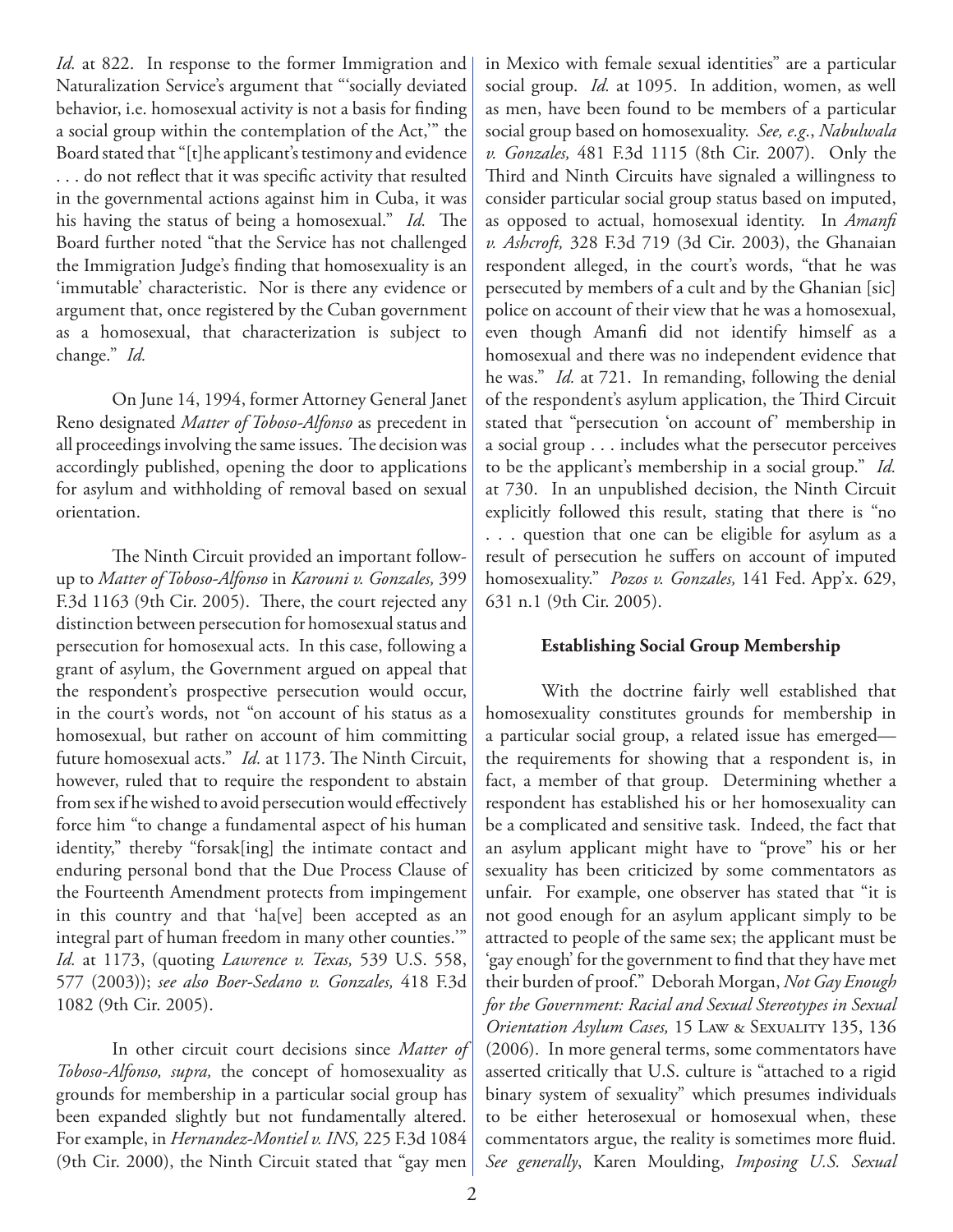*Categories on Other Nationals*, 1 Sexual Orientation and THE LAW 8:16 (2008). Complicating these determinations is the fact that individuals sometimes hide their true sexual orientation from others, for reasons that may well include fear of persecution. Nevertheless, circuit courts have provided guidance on making determinations regarding whether a respondent has established his or her sexuality. Three main points emerge: (1) corroborating evidence of a respondent's sexuality can be required; (2) there is an awareness that, in certain situations, respondents might hide their sexual orientation; and (3) reliance on stereotypes should be avoided.

The Seventh Circuit has held that, in determining whether a respondent has established his or her homosexuality, an adjudicator can require corroborating evidence. In *Eke v. Mukasey,* 512 F.3d 372 (7th Cir. 2008), which was governed by the REAL ID Act, the Nigerian respondent argued that the Immigration Judge and the Board erred "by requiring him to corroborate his claim of persecution based on his membership in the social group of homosexual men." *Id.* at 381. The court rejected this argument, ruling that "[t]here is nothing in the nature of Eke's claims that would compel us to find that corroborating evidence was unavailable to him." *Id.* The court then quoted approvingly from the Board's decision in Eke's case

> "[t]he applicant did not provide any supporting witnesses. . . . He also failed to either submit some kind of documentation indicating his sexual preferences . . . or establish that such evidence was not reasonably available to him. In fact, the applicant could not even provide the name of the gentleman with whom he was allegedly involved in a sexual relationship."

*Id.*

The Seventh Circuit has signaled its awareness, in *Moab v. Gonzales,* 500 F.3d 656 (7th Cir. 2007), that because of a fear of persecution, some people may be justifiably reluctant to disclose their sexual orientation. There, the Liberian respondent failed to mention his homosexuality during an airport interview with Department of Homeland Security officers and a subsequent credible fear interview. Following these interviews, the respondent applied for asylum based in part on alleged persecution as a homosexual. *Id.* at 657- 58. The Immigration Judge ruled that the respondent was not credible, based in part on the respondent's failure to mention his homosexuality during the two interviews. *Id.*  at 658. In remanding, the Seventh Circuit stated that "[w] e also think it reasonable that Mr. Moab would not have wanted to mention his sexual orientation [to the officers at the airport] for fear that revealing this information could cause further persecution as it had in his home country of Liberia." *Id.* at 661.

As a general matter, circuit courts have also held that determinations regarding whether a respondent has established that he or she is homosexual should not be based on stereotypes relating to manners of speaking, dressing, or behaving. In *Shahinaj v. Gonzales,* 481 F.3d 1027 (8th Cir. 2007), the Eighth Circuit reversed an adverse credibility finding that had been based in part on the findings that, in the Eighth Circuit's words, the Albanian respondent "did not dress or speak like or exhibit the mannerisms of a homosexual" and that he did not belong to "any Albanian homosexual organizations." *Id.* at 1029. In *Eke v. Mukasey, supra*, the Seventh Circuit signaled its distaste for reliance on stereotypes in determinations involving sexual orientation. There, in arguing that his due process rights were violated because his Immigration Court hearing was held by video, the respondent alleged that, in the Seventh Circuit's words, "if the [Immigration Judge] had seen him in person, the [Immigration Judge] would have recognized that [the respondent] is in fact homosexual." *Id.* at 382. The court reacted negatively to this argument, stating that "even if we thought (stereotypically) that something about [the respondent's] physical appearance could prove his homosexuality, he has not explained how the tele-video format prevented the [Immigration Judge] from considering that evidence." *Id.* at 383.

Outside the asylum context, the Second Circuit issued a general warning against relying on stereotypes in making determinations regarding homosexuality in *Ali v. Mukasey*, 529 F.3d 478 (2d Cir. 2008). In *Ali*, a Convention Against Torture case, the Guyanan respondent alleged that he would be tortured because of both his status as a homosexual and as a criminal deportee. The Second Circuit described the portion of the Immigration Judge's decision relating to the respondent's homosexuality in the following terms: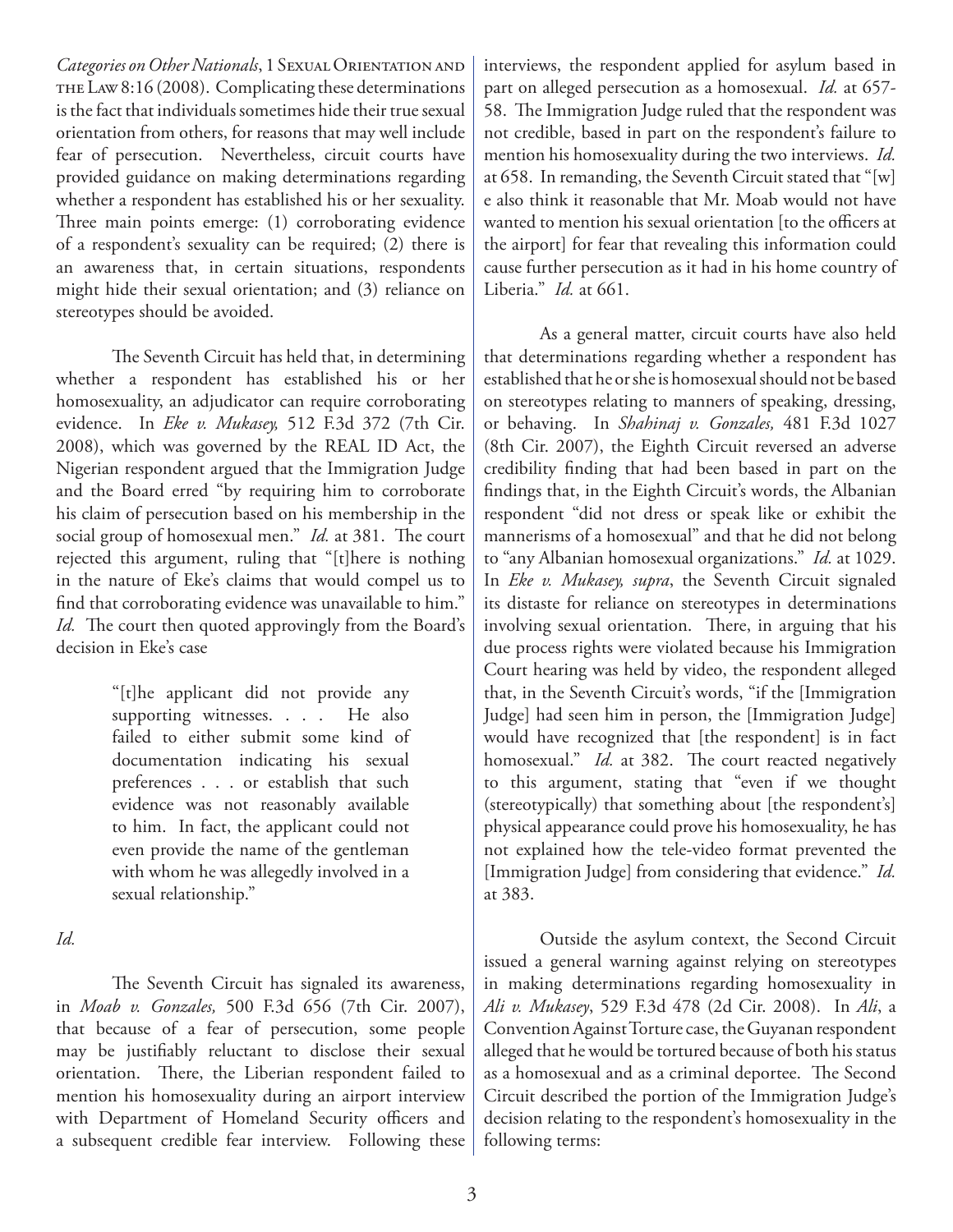First, [the Immigration Judge] found that Ali's claims – that he would more likely than not be tortured because of criminal deportee status and because of his sexual orientation – were incompatible. He opined that "violent dangerous criminals and feminine contemptible homosexuals are not usually considered to be the same people," and therefore Ali was less likely to be viewed in Guyana as a member of either disfavored group.

#### . . . .

As to the likelihood of torture as a homosexual, [the Immigration Judge] wondered how anyone in Guyana would even know that Ali was a homosexual. Ali would "need a partner or cooperating person" in order to be recognized as a homosexual, [the Immigration Judge] theorized, but "there's reason to be concerned about whether [Ali] is likely to form such a close relationship within a foreseeable period of time." [The Immigration Judge] noted that Ali is a convicted criminal with 'professed mental problems' and 'some problems with his personality": "[f]urthermore, . . . [he] is not particularly communicative or articulate. He's not particularly skilled and mature in the way he expresses himself, shows his feelings, etc." Therefore, "the picture of [Ali] as a proud, professed homosexual in Guyana seems to be more an expression of wishful thinking than something that's particularly likely to come true."

*Id.* at 487.

Although Ali is not an asylum or withholding of removal case, the Second Circuit's decision is worth noting because the court criticized the above analysis for being based on "stereotypes about homosexuality and how it is made identifiable to others." *Id.* at 492. The analysis criticized by the court—one based on stereotypes regarding homosexuality and on speculation regarding an individual's ability to form romantic relationships, as

well on the implication that an individual must be in a romantic relationship to possess a sexual orientation would present an easy target for circuit courts in the asylum and withholding of removal context as well.

#### **Establishing Persecution**

The largest body of circuit court decisions relating to asylum and withholding of removal based on sexual orientation involves scenarios where the respondent has established that he or she is homosexual and faces mistreatment based on this status, but where it is contested whether the mistreatment constitutes persecution. Although these decisions involve a variety of factual scenarios, two important themes are present. First, like other forms of mistreatment, acts directed against homosexuals must be severe in nature to qualify as grounds for asylum or withholding of removal. In determining whether mistreatment is severe enough to support a grant of relief, a particularly relevant inquiry is whether the actions are merely "sporadic" in nature or are part of a pattern—the more sporadic the mistreatment, the less likely to support relief. Second, since a good deal of mistreatment based on sexual orientation is carried out by private individuals rather than the government, many cases involve difficult applications of the general rule for non-governmental persecution that, to form the basis for relief, mistreatment by private individuals must be carried out by entities the government is unable or unwilling to control.

#### **Severe and Not Sporadic**

In *Kimumwe v. Gonzales,* 431 F.3d 319 (8th Cir. 2005), the Eighth Circuit made the general point that persecution is an "extreme concept" to be reserved for severe mistreatment. There, among other allegations, the Zimbabwean respondent stated that police arrested him after he attempted to have sex with a fellow male university student. In affirming the denial of the respondent's asylum application, the court stated the following:

> Although the government has stated its disapproval of homosexuality and espoused harsh anti-homosexual rhetoric, "persecution is an extreme concept", typically requiring the infliction or threat of death, torture, or injury to one's person or freedom and the evidence here did not compel a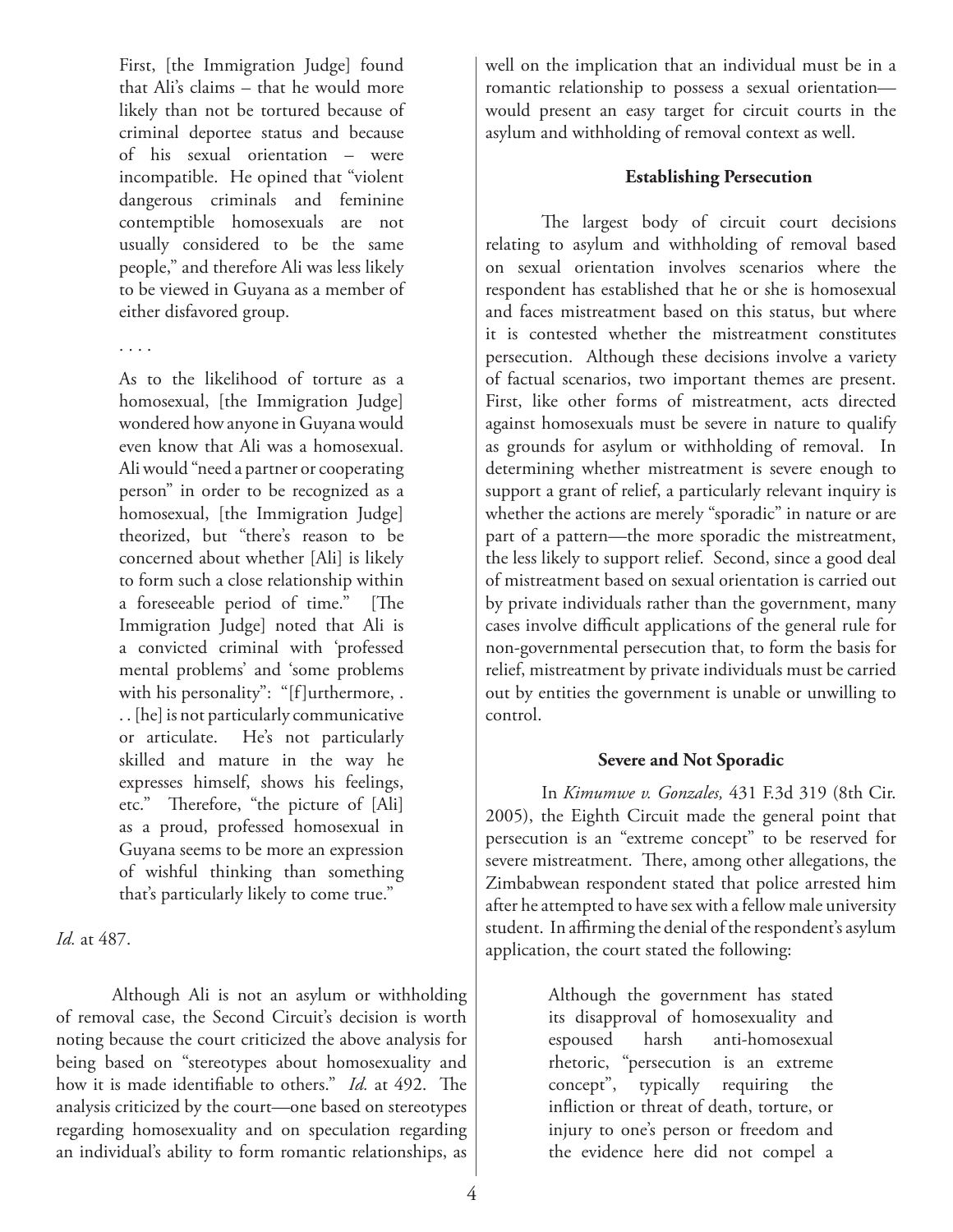finding that a homosexual returned to Zimbabwe has a well-founded fear [of persecution].

*Id.* at 323 (quoting *Salkeld v. Gonzales,* 420 F.3d. 804, 808-09 (8th Cir. 2005)).

On three occasions, the Eighth Circuit has emphasized the sporadic nature of mistreatment inflicted on respondents in declining to find them eligible for asylum or withholding of removal. In *Molathwa v. Ashcroft,* 390 F.3d 551 (8th Cir. 2004), the court ruled that Botswanan police officers' entry without a warrant into an apartment the respondent shared with another man was insufficient to establish eligibility for withholding of removal. The court noted that the entry "was an isolated event and did not involve violence, threats, intimidation, detention, or even a search. Homosexual conduct is criminal in Botswana, as it was until recently in some jurisdictions within the United States, but Molathwa was never charged with a crime in Botswana." *Id.* at 554. In *Ixtlilco-Morales v. Keilsler,* 507 F.3d 651 (8th Cir. 2007), the Eighth Circuit affirmed the finding that "attacks on homosexuals and those with HIV . . . in Mexico . . . are not so numerous or so widespread as to support a claim that Morales has a well-founded fear of persecution." *supra.*

In *Salkeld v. Gonzales,* 420 F.3d 804 (8th Cir. 2005), the Eighth Circuit ruled that the Peruvian respondent failed to establish eligibility for withholding of removal, as he failed to show a clear probability of persecution. In this regard, the court stated the following:

> Persecution is an extreme concept and much of the harassment and intimidation of which Salkend complains, while serious, does not rise to the level of persecution. The record contains evidence of some alarming instances of violence towards homosexuals, but these instances are relatively sporadic, and homosexuality is not penalized by the Peruvian government. Indeed, Peru does not have laws prohibiting homosexuality and there are no requirements for homosexuals to register themselves. Salkend admits he was never physically abused in Peru because of his suspected homosexuality. Moreover, the record shows, like the United States, where

some areas of our country are more hospitable to homosexuals than other areas, Peru has some locations in which homosexuals may live more safely.

#### *Id.* at 809 (citation omitted).

Similar to the Eighth Circuit, the Second Circuit has ruled that the isolated nature of an attack on a respondent supports a holding that he failed to establish eligibility for withholding of removal. *Joaquin-Porras v. Gonzales,* 435 F.3d 172 (2d Cir. 2006). In that case, the Second Circiut held that the respondent did not establish that his life or freedom would be threatened in Costa Rica, despite the fact that the respondent was raped by a police officer, and subjected to other mistreatment, on account of his homosexuality. With regard to the rape, the court noted that the Immigration Judge found that the "sexual assault, while 'despicable and abhorrent[,] . . . present[ed] a picture of an isolated act of random violence perpetrated by a corrupt police official and . . . [was therefore] insufficient to establish eligibility for asylum."' *Id.* at 177. The Second Circuit commented that "[h]aving found that the rape was an isolated attack by a corrupt official, the [Immigration Judge] reasonably concluded that it did not justify withholding of removal." *Id.* at 181.

In two Ninth Circuit cases, the court considered similar factors while reaching the opposite conclusion that, because of both the severity and the ongoing nature of the mistreatment alleged by the respondents, the acts alleged constituted persecution. In *Boer-Sedano v. Gonzales*, *supra*, a "high-ranking police officer" forced the Mexican respondent to perform oral sex on him on nine occasions and once pointed his gun at the respondent. *Id.* at 1086. The Immigration Judge found that the respondent did not establish past persecution, because the sex acts were a "personal problem" with the particular police officer and because the respondent did not experience "systematic persecution." *Id.* at 1087 (quoting the Immigration Judge's decision). In remanding, the Ninth Circuit stated that both "the nine sex acts that Boer-Sedano was forced to perform rise to the level of persecution," and that "holding a loaded gun to Boer-Sedano's head and threatening to pull the trigger was. . . a death threat," which provides an independent basis for a finding of persecution. *Id.* at 1088. In *Pitcherskaia v. INS,* 118 F.3d 641 (9th Cir. 1997), the Ninth Circuit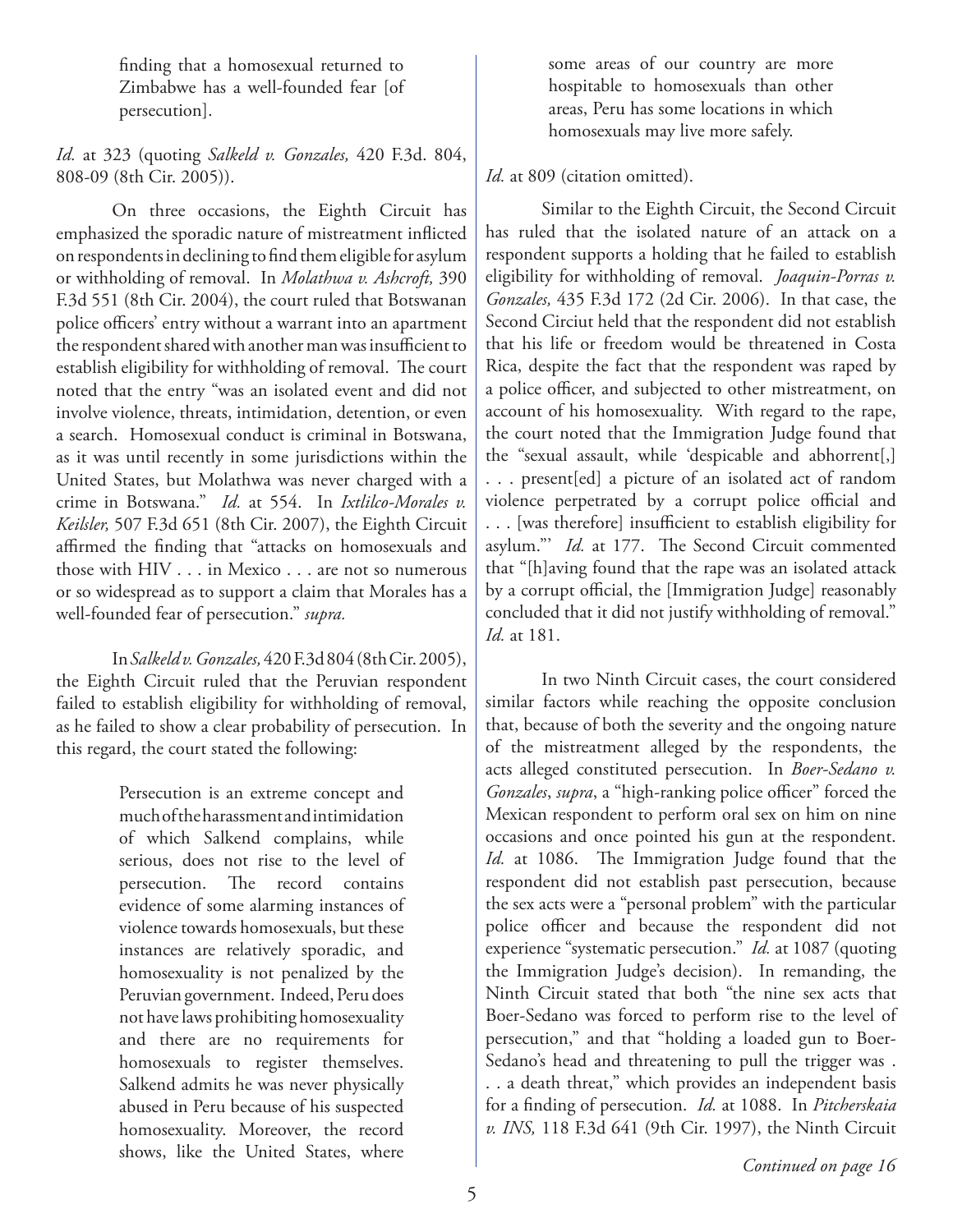# FEDERAL COURT ACTIVITY

## CIRCUIT COURT DECISIONS FOR AUGUST 2008 *By John Guendelsberger*

The United States Courts of Appeals issued 267<br>decisions in August 2008 in cases appealed from<br>the Board. The courts affirmed the Board in 223 decisions in August 2008 in cases appealed from the Board. The courts affirmed the Board in 223 cases and reversed or remanded in 44 for an overall reversal rate of 16.5% compared to last month's 13.1%.

The chart below provides the results from each circuit for August 2008 based on electronic database reports of published and unpublished decisions.

| Circuit          | Total          | Affirmed       | Reversed       | $\%$ |
|------------------|----------------|----------------|----------------|------|
| 1 <sub>st</sub>  | 9              | 8              | 1              | 11.1 |
| 2nd              | 61             | 54             | 7              | 11.5 |
| 3rd              | 22             | 20             | $\overline{2}$ | 9.1  |
| 4th              | 13             | 12             | $\mathbf{1}$   | 7.7  |
| 5th              | 10             | 9              | 1              | 10.0 |
| 6th              | 5              | $\overline{4}$ | $\mathbf{1}$   | 20.0 |
| 7th              | 10             | 9              | 1              | 10.0 |
| 8th              | 11             | 9              | $\overline{2}$ | 18.2 |
| 9th              | 107            | 81             | 26             | 24.3 |
| 10 <sub>th</sub> | $\overline{4}$ | 4              | $\theta$       | 0.3  |
| 11th             | 15             | 13             | $\overline{2}$ | 13.3 |
| All:             | 267            | 223            | 44             | 16.5 |

Decisions this month were well below normal numbers while the percentage of reversals or remands was somewhat higher than usual. The Ninth Circuit reversed or remanded in 26 of its 107 decisions (24.3%). Nine of these reversals involved asylum and presented the following issues: adverse credibility (5 cases), level of harm for past persecution (1), relocation (1), and an Indonesian case remanded to further address "disfavored group" arguments made under *Sael v. Ashcroft*, 386 F.3d 922 (9th Cir. 2004). The other reversals involved a wide variety of issues on direct appeal or in motions to reopen. The court remanded in several cases in which Immigration Judges had denied continuance requests to complete fingerprinting, to obtain a crucial document through a FOIA request, or to obtain new counsel. Several other remands asked the Board to further address legal or evidentiary issues raised on appeal.

Five of the Second Circuit's seven reversals were in asylum cases. One involved a flawed credibility determination. Three others found fault with the wellfounded fear or "pattern and practice" analysis. The fifth was remanded with a request that "persecution" be distinguished from "discrimination. Of the remaining two remands, one was to consider documents in the record that were not addressed in the Immigration Judge's decision, the other for the Board to further address a legal issue related to adjustment of status eligibility.

Among the reversals from the other circuits, the Eighth Circuit found no constitutional right to effective assistance of counsel in immigration proceedings, but remanded for further consideration under the agency's regulatory and discretionary authority. In another case, the Third Circuit noted that ineffective assistance of counsel can amount to a violation of due process if the alien is prevented from effectively presenting his case. The Fourth Circuit found that the regulatory confidentiality requirements were violated in the course of an overseas investigation of an asylum applicant's claim. Finally, in a case involving the weight to be afforded a "laissez-passer" in establishing identity, the Eighth Circuit made clear that Wikipedia was not a reliable source.

The chart below shows the combined results for the first eight months of 2008 arranged by circuit from highest to lowest rate of reversal.

| Circuit          | Total | Affirmed | Reversed       | $\frac{0}{0}$ |
|------------------|-------|----------|----------------|---------------|
| 7th              | 76    | 61       | 15             | 19.7          |
| 9th              | 1227  | 985      | 242            | 19.7          |
| 2nd              | 742   | 636      | 106            | 14.3          |
| 6th              | 63    | 54       | 9              | 14.3          |
| 3rd              | 336   | 309      | 27             | 8.0           |
| 10 <sub>th</sub> | 42    | 39       | 3              | 7.9           |
| 11th             | 141   | 130      | 11             | 7.8           |
| 5th              | 91    | 87       | 4              | 4.4           |
| 4th              | 98    | 95       | $\mathfrak{Z}$ | 3.1           |
| 8th              | 60    | 57       | $\mathfrak{Z}$ | 5.0           |
| 1 <sub>st</sub>  | 65    | 63       | $\overline{2}$ | 3.1           |
| All:             | 2941  | 2516     | 425            | 14.5          |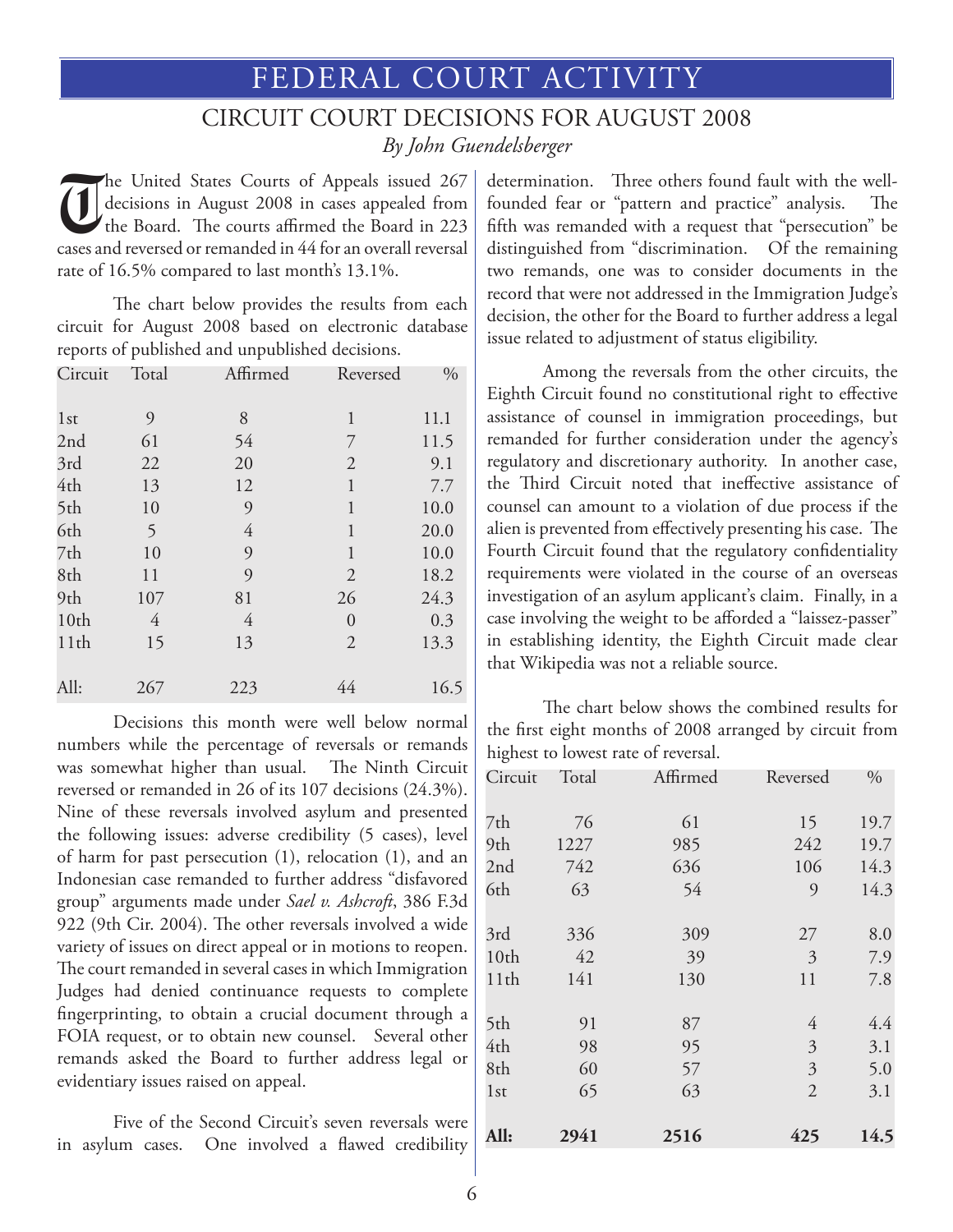By way of comparison, at this point in calendar year 2007 there were 485 reversals or remands out of 3086 total decisions (15.7%). In calendar year 2006 there were 669 reversals or remands out of 3831 total decisions  $(17.5\%)$ .

*John Guendelsberger is Senior Counsel to the Board Chairman, and is currently serving as a temporary Board Member.*

#### **Change We Can – and Can't – Rely On: Rebutting the "Presumptive Inference" from Past to Future Persecution** *by Edward R. Grant*

**W**e are hearing a lot about "change" lately. It must have something to do with the Chicago Cubs and their drive to turn back the clock to 1908, the last time they won the World Series. (Or at least to 1945, when they last *played* in a Series). Should the North Siders pull off either feat, they would certainly grab the "mantle of change" from the once-maligned Boston Red Sox, who now seem permanently ensconced among the elite of the baseball world. How times, well, *change*.

Immigration Judges have to consider the issue of "change" on a routine basis. Specifically, when is a "change" in country conditions sufficiently "fundamental" to rebut the presumption, which follows from a finding that an asylum applicant has suffered persecution in the past, that the applicant has a well-founded fear of persecution? (For purposes of economy, this article will sometimes refer to this as the "presumptive inference," a phrase borrowed from the Tenth Circuit Court of Appeals.) Does the "change" have to be comparable to the Red Sox feat of vanquishing the Curse of the Bambino (or the Cubs erasing the Curse of the Billy Goat)? Or is lesser change sufficient – akin, perhaps, to the Arizona Cardinals now playing a competitive brand of football. Several recent Circuit Court decisions provide new guidance on these questions.

#### **Origins of the "Presumptive Inference" in Asylum and Withholding of Removal**

Before unraveling these decisions, it is useful to recall the origins of the "changed circumstances" or "presumptive inference" doctrine. As the Board of Immigration Appeals observed in *Matter of Chen*, 20 I&N Dec. 16 (BIA 1989), early case law construing the definition of "refugee" (added to the Immigration and Nationality Act in 1980) focused on the meaning of a "well-founded fear." *Id*. at 17-18. However, based on the definition's reference to "persecution *or* a wellfounded fear of persecution," the Board found that an applicant is equally eligible for asylum upon a showing of past persecution. *Id*. at 18. Whether to grant asylum to such an alien then becomes an issue of discretion; the likelihood of present or future persecution bears upon that determination, and if the likelihood is low, asylum may be denied in the exercise of discretion.

In succinct fashion, the Board then laid the foundation of the "changed circumstances" rule:

> where past persecution is established . . . the [Government] ordinarily will have to present, as a factor militating against the favorable exercise of discretion, evidence that there is little likelihood of present persecution, or the immigration judge or this Board may take administrative notice of changed circumstances in appropriate cases, such as where the government from which the threat of persecution arises has been removed from power.

*Id*.

The Board then held – in the portion of the decision that gave birth to the *"Chen* Rule" – that even if future persecution is unlikely, a favorable exercise of discretion is warranted for humanitarian reasons based on the severity of the past persecution and other factors. *Id*. at 20-21.

The *Chen* standards – enunciated in a mere three paragraphs – have stood the test of time, and have been codified into a successive series of regulations, most recently amended in December 2000. *See* 8 C.F.R. §§  $1208.13(b)(1)$ ,  $(b)(1)(i)(A)$  and (iii);  $1208.16(b)(1)(i)(A)$ . (As the latter citation demonstrates, the *Chen* doctrine now applies to withholding of removal, a mandatory form of relief with no discretionary element. This raises an interesting question – if the basis of the *Chen* doctrine was a set of standards to govern the exercise of discretion in *asylum* cases, what is the source of that doctrine when applied to a non-discretionary form of relief such as withholding of deportation? The answer is the authority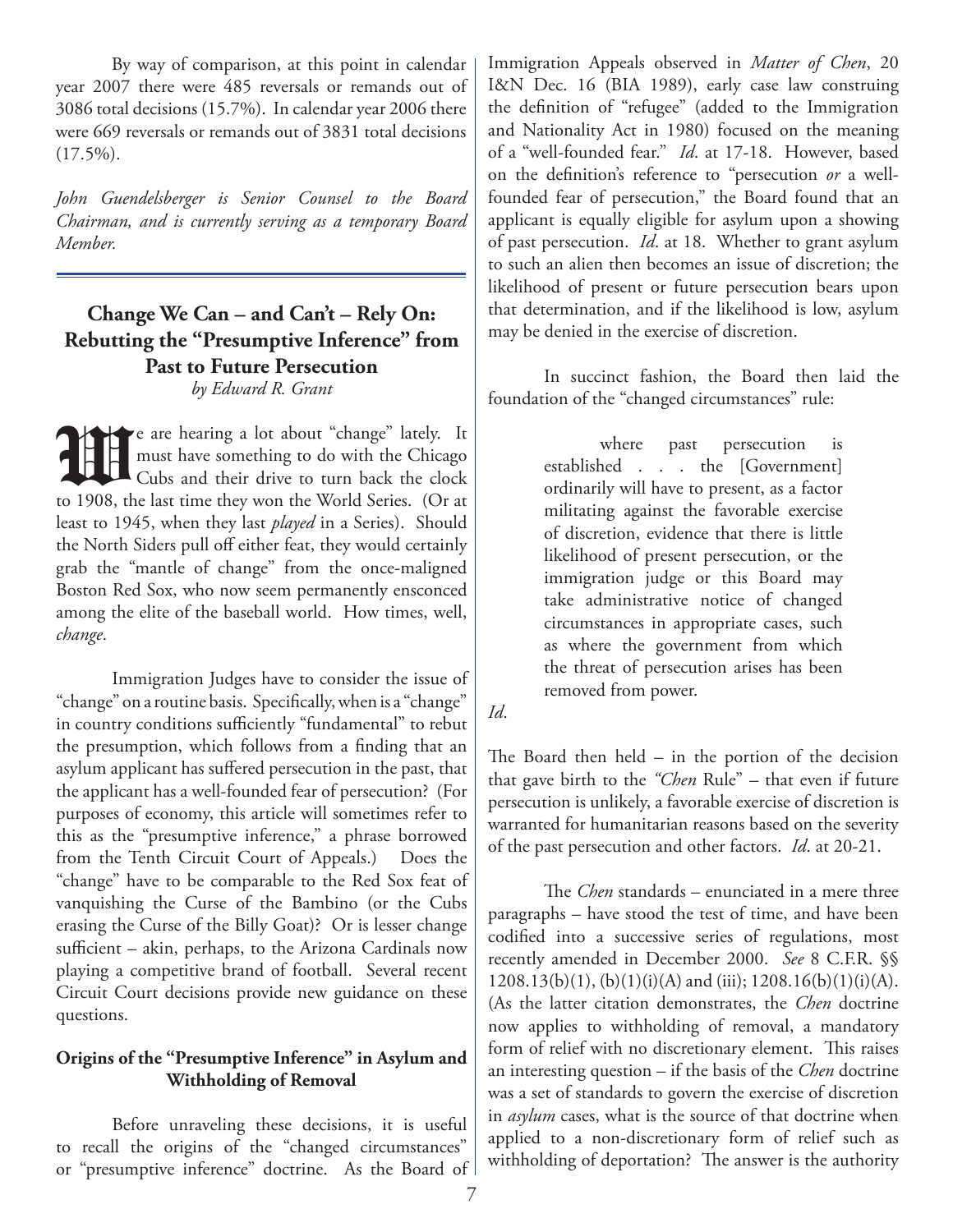of the Attorney General to set standards for assessing whether an applicant has met his or her burden of proof to establish eligibility for relief. Despite the "prospective" nature of relief under the non-refoulement doctrine in Article 33 of the Refugee Convention, which is codified in the Immigration and Nationality Act under section 241(b)(3), 8 U.S.C § 1231(b)(3), the Attorney General has determined that proof of past persecution will be presumptive evidence of eligibility – evidence that can be rebutted.)

The standards have been clarified to emphasize that it is the burden of the government to prove the change in circumstances, to clarify that the "change" must be "fundamental," and, chiefly through judicial decisions, that administrative notice of changed conditions must be carefully employed to ensure that the individual circumstances of a respondent's claim remain paramount. *See, e.g., Galina v. INS*, 213 F.3d 955 (7th Cir. 2000) (holding "changed country conditions" analysis as to Latvia woefully inadequate; State Department reports suffer from "inherent bias" toward friendly nations); *Fergiste v. INS*, 138 F.3d 14 (1st Cir. 1998) (finding that specific evidence from the respondent off set generalized reports of improved conditions in Haiti offered by the government). The standards for a discretionary asylum grant based on "humanitarian" factors also differ to some extent from those for withholding of removal. For example, regulations applicable to asylum allow a discretionary grant, even if the presumptive inference has been rebutted, where the alien faces a reasonable possibility of "other serious harm" unrelated to the provisions of the refugee definition. 8 C.F.R. § 1208.13(b)(iii)(B). No such provision is available to applicants for withholding of removal. In addition, the regulations clarify that where the presumption has been rebutted, and the alien's fear of future persecution is unrelated to past persecution, the burden of proof shifts back to the applicant. 8 C.F.R. §§ 1208.13(b)(1); 1208.16(b)(1)(iii) (the "relatedness" provisions).

#### **Can Changed Circumstances Arise from the Infliction of Persecution Itself?**

Recently, some of the greatest controversy on the question of "changed circumstances" has revolved around whether the infliction of certain forms of persecution notably forced sterilization or female genital mutilation ("FGM")—can itself constitute a "change in circumstances" because such persecution is incapable of repetition. *See*  *Matter of A-T-*, 24 I&N Dec. 296 (BIA 2007) (finding female genital mutilation incapable of repetition, constitutes a "changed circumstance" eliminating future fear of persecution for applicant for withholding of removal); *Matter of Y-T-L-*, 23 I&N Dec. 601 (BIA 2003) (holding that forced sterilization, even though incapable of repetition, is an act of "continuing persecution" such that infliction constitutes a basis for granting relief under specific provisions of "refugee" definition pertaining to coercive family planning). *But see Matter of S-A-K- and H-A-H-,* 24 I&N Dec. 464 (BIA 2008) (finding asylum applicant victims of FGM eligible for a discretionary grant of asylum due to severity of past harm, notwithstanding lack of well-founded fear of persecution).

The Second Circuit, and more recently, the Attorney General, have rejected the analysis in *Matter of A-T-*, *see Bah v. Mukasey*, 529 F.3d 99 (2d Cir. 2008); *Matter of A-T-*, 24 I&N Dec. 617 (A.G. 2008). Both decisions concluded that the Board erred in presuming that FGM was incapable of repetition, particularly since there are four increasingly invasive categories of FGM. They also concluded that the Board had focused incorrectly on FGM as the only possible basis for further persecution, neglecting other actions that might be taken against the applicants on account of their claimed membership in a particular social group.

However, both the Second Circuit and the Attorney General remanded the cases before them on the precise question of "nexus." In its decision in *Matter of A-T-*, the Board had presumed, without clearly deciding, that the infliction of FGM on a young girl, which clearly constituted harm rising to the level of persecution, had been done on account of the applicant's membership in an undefined social group. The Second Circuit, citing decisions from the Fourth, Eighth, and Ninth Circuits, stated that it "appears" that FGM was inflicted on the petitioners before it on the basis of their gender, combined with their ethnicity, nationality, or tribal membership. *Bah*, 529 F.3d at 112. However, the court determined that this was a question to be determined by the Board in the first instance.

The Attorney General also remanded that precise question to the Board, with clear admonitions for both the Board and the asylum applicant:

> [I]t would be better practice for Immigration Judges and the Board to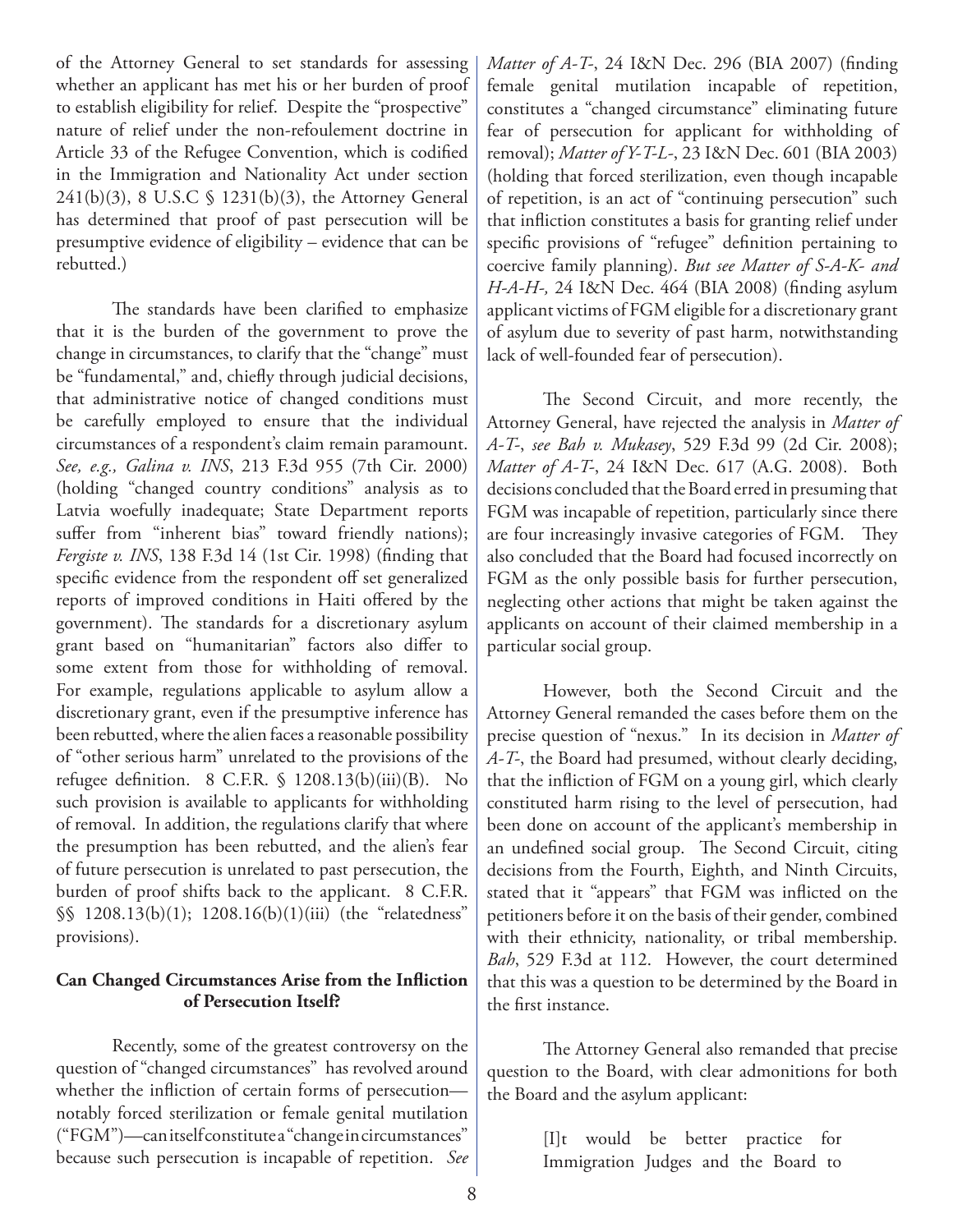address at the outset whether the applicant has established persecution on account of membership in a particular social group, rather than assuming it as the Board did here. Deciding that issue—and defining the particular social group of which the applicant is a part—is fundamental to the analysis of which party bears the burden of proof and what the nature of that burden is. Of course, because it is the applicant's burden in the first instance to show that he or she had been persecuted in the past on account of a protected ground, the applicant must initially identify the particular social group or groups in which membership is claimed. *See* 8 C.F.R. § 1208.16(b); *see also Matter of A-M-E- & J-G-U-*, 24 I&N Dec. 69 (BIA 2007).

*A-T-,* 24 I&N Dec. at 623, n.7. The Attorney General directed that if the Board finds past persecution on account of a protected ground, and subsequently finds the presumption arising from that finding to be rebutted, it should address what effect the "relatedness" provision of the withholding regulations has on the claim for relief. *Id*. at 624.

For purposes of the discussion here, one issue from *Bah* and *Matter of A-T-* is paramount. As the Attorney General noted, the Board erred in focusing too narrowly on whether the future harm to life or freedom that respondent feared would take the "identical" form namely, female genital mutilation—as the harm she had suffered in the past. *A-T-,* 24 I&N Dec. at 622 (citing *A-T-,* 24 I&N Dec. at 299). The Attorney General continued:

> That is not what the law requires. . . .[W] here an alien demonstrates that she suffered past persecution on account of one of the statutory bases, it is "presumed" that her life or freedom would be threatened in the future "on the basis of the original claim"—in other words, on account of the *same statutory ground*. Here, the "original claim" was not "[female genital mutilation] persecution," as the Board put it but rather persecution on account of membership in a particular (albeit not clearly defined) social group. Accordingly, if respondent

was entitled to the presumption (a matter, as noted above, that the Board assumed, but did not actually decide), it was the Government's burden to show "that changed conditions obviate[d] the risk to life or freedom related to the original claim"—here, persecution on account of membership in the particular social group—not to show "that the particular act of persecution suffered by the victim in the past will not recur."

*A-T-,* 24 I&N Dec. at 622-23 (citations omitted) (quoting *Bah*, 529 F.3d at 115). As we turn to cases involving more "traditional" claims of political persecution, the principle enunciated here—that it is the danger of persecution overall, not the danger of the repeat of a particular *form* of persecution—will come into sharper focus.

#### **When Can Improved Conditions in War-Torn Countries Constitute Sufficient "Change?"**

The Ninth Circuit recently addressed the full application of the *Chen* rule in a case arising out of Sierra Leone, a nation whose barbaric civil conflict mercifully has come to an end. *Sowe v. Mukasey*, 538 F.3d 1281 (9th Cir. 2008). *Sowe* held that substantial evidence supported the Board's finding that the there had been a fundamental change in circumstances in Sierra Leone, demonstrated by the end of the conflict, the trial of Revolutionary United Front ("RUF") rebels (who had persecuted the respondent and killed his parents) for war crimes, the holding of elections, and the withdrawal of international peacekeepers. The court rejected contentions that the Board and Immigration Judge relied improperly on a 2004 Department of State ("DOS") country conditions report, noting that such reports are "the most appropriate and perhaps the best resource for information on political situations in foreign nations." *Id*. at 1285 (quoting *Kazlauskas v. INS,* 46 F.3d 902, 906 (9th Cir.1995)). The court also stated that it will defer to a rational construction of a country report, noting that such reports often contain contradictory information. The key is whether the Immigration Judge and the Board have provided an "individualized analysis" of how the changed country conditions "will affect the specific [applicant's] situation." *Id*. at 1286 (citing *Gonzalez-Hernandez v. Ashcroft*, 336 F.3d 995, 1000 (9th Cir. 2003)). In addition to the factors noted, the court cited evidence that Muslims in Sierra Leone constituted 60 percent of the population, and that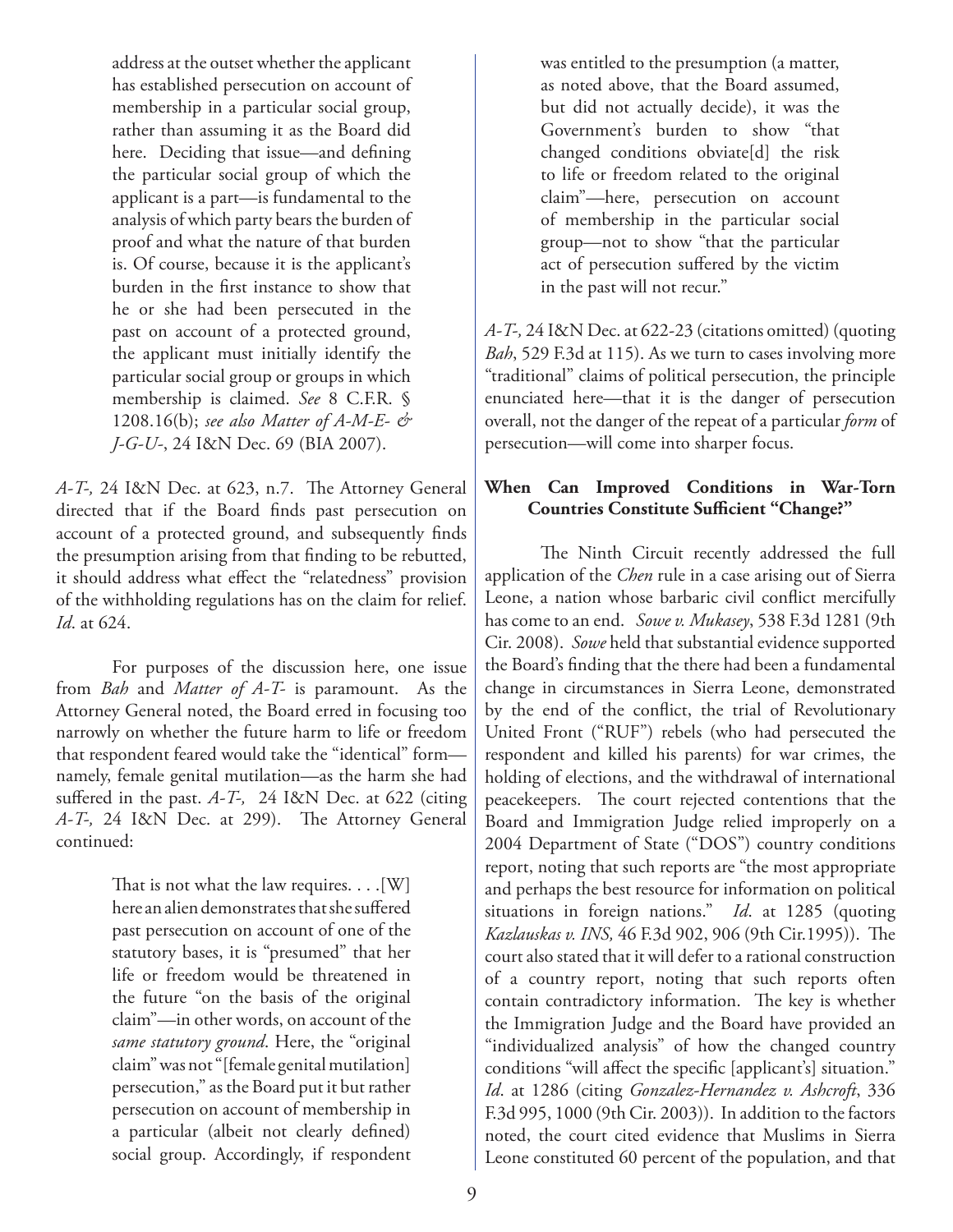relations between religious groups are "amicable." *Id.*

The court remanded, however, on the issue of "humanitarian" relief – specifically, whether asylum should be granted in the exercise of discretion due to the severity of the past persecution. The court's rationale points again to the need for specificity in making findings of fact. In denying a "humanitarian" grant, the Board referred only to the persecution inflicted personally on the respondent, which included detention and beating by the RUF. However, the respondent also stated (in testimony the Immigration Judge found not credible) that his parents were killed by RUF rebels in 2001, that his brother was maimed, and that his sister was kidnapped. The Board did not address the adverse credibility determination, affirming the Immigration Judge's alternate finding based on changed country conditions. However, this left open the critical question whether, assuming all of these events were true, whether the cumulative level of persecution was sufficient to warrant a discretionary grant of asylum. That credibility determination, the court concluded, must be addressed by the Board in the first instance. The case was remanded for that purpose. However, the Ninth Circuit rejected Mr. Sowe's contention that he would face "other serious harm" – the other predicate for a "humanitarian" grant under the regulations. *Id.* at 1284. The evidence of changed conditions, the court concluded, was sufficient not only to rebut the presumptive inference, but also to foreclose this path to relief.

Sierra Leone is just one among several African countries that have seen recent descents into tribal and ethnic conflict, followed by negotiated peace and the resettlement of refugee populations. Mauritania is among the most notable of these. The Tenth Circuit recently took account of these changes and affirmed a Board decision finding that changed conditions in that West African nation "rebutted the presumptive inference from past to future persecution." *Ba v. Mukasey*, 539 F.3d 1265, 1269 (10th Cir. 2008).

*Ba* first noted that the question before it is one of fact—therefore, the court of appeals must defer to a Board finding of changed country conditions "unless the record compels us to conclude that it was wrong." *Id.* The respondent was among the tens of thousands of Mauritanians of sub-Saharan origin who were expelled from the country and otherwise persecuted during a period of crisis now dating back 20 years. The court found the Board's reliance on country reports showing the successful repatriation of most of the deportees to be reasonablealthough it cautioned that "inherently broad" statements in such reports "may not always address the specific concerns that are salient in a particular case." *Id.* The country reports in this case uniformly showed that the specific crisis of 1989-1991 had long since ended, and that while severe problems still faced Mauritanian society, these problems did not establish that those returning from exile "will be *persecuted*." *Id*. Thus, the court concluded that the difficulties faced by some returnees in recovering their land or receiving proper identity cards did not overcome the evidence of fundamentally changed circumstances. Nor did such evidence establish that the respondent would be subject to economic or social deprivation rising to the level of persecution. *Id.*

Liberia, a West African nation recovering from more recent and ferocious civil conflict, is the subject of two recent Eighth Circuit decisions, both affirming findings that the presumptive inference had been rebutted. In *Cooke v. Mukasey*, 538 F.3d 899 (8th Cir. 2008), the court, after finding that the respondent, a former official in the Liberian Ministry of Finance, has suffered past persecution from the forces of former rebel leader and president Charles Taylor, nevertheless the finding that "changed conditions" in Liberia since the downfall of the Taylor regime rebutted the presumption of well-founded fear. The court reached the same result in *Redd v. Mukasey*, 535 F.3d 838 (8th Cir. 2008).

*Cooke* first rejected the Immigration Judge's conclusion that the respondent's failure to apply for asylum on two prior trips to the United States rendered acts of harm inflicted against him "less significant" to the question of past persecution. The acts of harm, which included a severe beating in 1990, a 1997 raid on his home, and a 1998 arrest and detention, cumulatively rose to the level of persecution. *Cooke*, 538 F.3d at 905 (citing *Bah v. Gonzales,* 448 F.3d 1019, 1023-24 (8th Cir.2006) (past persecution established where Taylor's forces burned petitioner's home, threatened him with death, imprisoned him twice, and murdered his father)). The respondent's explanation—that he wanted to bring his family to safety before applying for asylum—was reasonable and, in any event, the delay in filing did not diminish the severity of the harm that was inflicted. *Id.* 

*Cooke* affirmed, however, the Immigration Judge's alternate finding that the government rebutted the presumption arising from the past persecution. Applying the same "substantial evidence" standard cited in *Sowe*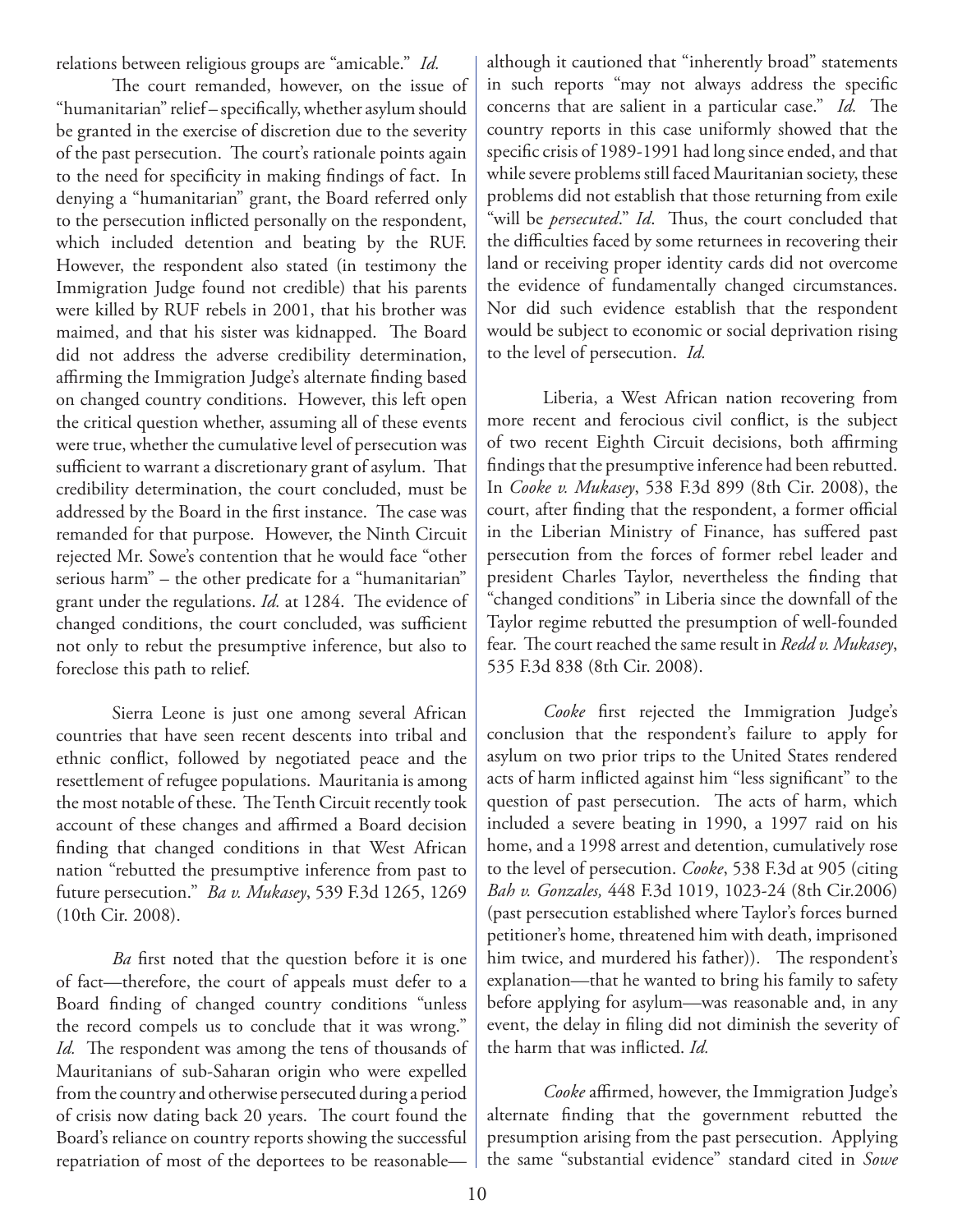and in *Ba*, the Eighth Circuit concluded that the evidence established not only that Charles Taylor had been deposed, but also that—on the very day of the Immigration Court hearing—had been captured and was slated for trial at The Hague. The court also noted the following measures taken since Taylor's departure in 2003:

> By the end of 2005, more than 25,000 disarmed and demobilized former combatants were required to enroll in reintegration programs. There were considerably fewer reports of human rights abuses by former combatants than in previous years. There were no reports that former rebel combatants arbitrarily arrested civilians. There were no reports that the government or its agents committed arbitrary or unlawful killings. There were no reports of politically motivated disappearances under the current government, as there had been during the civil war. There were, however, reports of police abuse and harassment, as well as arbitrary arrests by security forces (although less frequently than in previous years). Widespread government corruption remained, but a number of high-level officials were dismissed or suspended for corruption in 2005.

*Id.* at 907. The Immigration Judge's citation to this evidence of changed conditions, all submitted by the Department of Homeland Security, established that the burden of rebutting the presumption had properly been placed on the government. *Id.* at 906. But Mr. Cooke raised another issue – the fact that he had been persecuted in the past for making specific allegations of corruption against a former Taylor ally who remained in political office. The court labeled this a close question, but concluded that there was no evidence—including from the respondent's own expert witness—that the official in question had persecuted anyone since the departure of Taylor, or that anyone in the respondent's political party had faced persecution during the same period.

In, *Redd,* the court addressed similar issues but more succinctly. The Immigration Judge found the respondent not credible, and made alternate findings that the harm inflicted on the respondent—which focused on the alleged rape of his wife—did not rise to the level of persecution, and that in any event, the capture and trial of Charles Taylor constituted a fundamentally changed circumstance. The adverse credibility finding, based on conflict between the testimony of the respondent and his wife, was affirmed. In affirming the alternate holding on changed conditions, *Redd* briefly cited the removal of Taylor, his ongoing trial at The Hague, and the absence of evidence that his tribe, the Krahn, were currently subject to persecution in Liberia.

*Sowe*, *Ba*, *Cooke*, and *Redd* illustrate both the type and the degree of change that might be expected to support a finding of "fundamental" changed circumstances. In all three countries, periods of conflict had come to an end, previous governments were no longer in power, international authorities participated in peace-keeping and/or resettlement efforts, and efforts at reconciliation were established (if not always successful, as seems to be the case in Mauritania).

Significantly, all three circuits deferred to Board and Immigration Judge interpretations of the evidence regarding country conditions under the "substantial evidence" standard. This suggests that a "permissible" reading of such evidence, as long as it takes into account the specifics of an applicant's claim, will merit deference.

#### **A Different Turn: The Need for Particularized Analysis**

But this does not paint the complete picture. The relative antipathy of the Seventh Circuit toward Department of State country reports is well established. *See Galina v. INS,* 213 F.3d 955 (7th Cir. 2000). And in the Second Circuit, as a recent case involving yet another troubled African nation reminds us, even change comparable to that in Liberia or Sierra Leone—or even that in Mauritania—will not always support a finding that the presumptive inference has been rebutted. *Passi v. Mukasey*, 535 F.3d 98 (2d Cir. 2008).

*Passi* involved a native of the Republic of Congo (Congo-Brazzaville) who, during a 1997 attack on his family by members of the government-backed "Cobra" militia, was beaten to unconsciousness. His father, a police officer under a former regime, was killed in the attack. The respondent and his family fled to Gabon, and from there he eventually came to the United States. The Immigration Judge pretermitted asylum on timeliness grounds, and denied withholding of removal based in part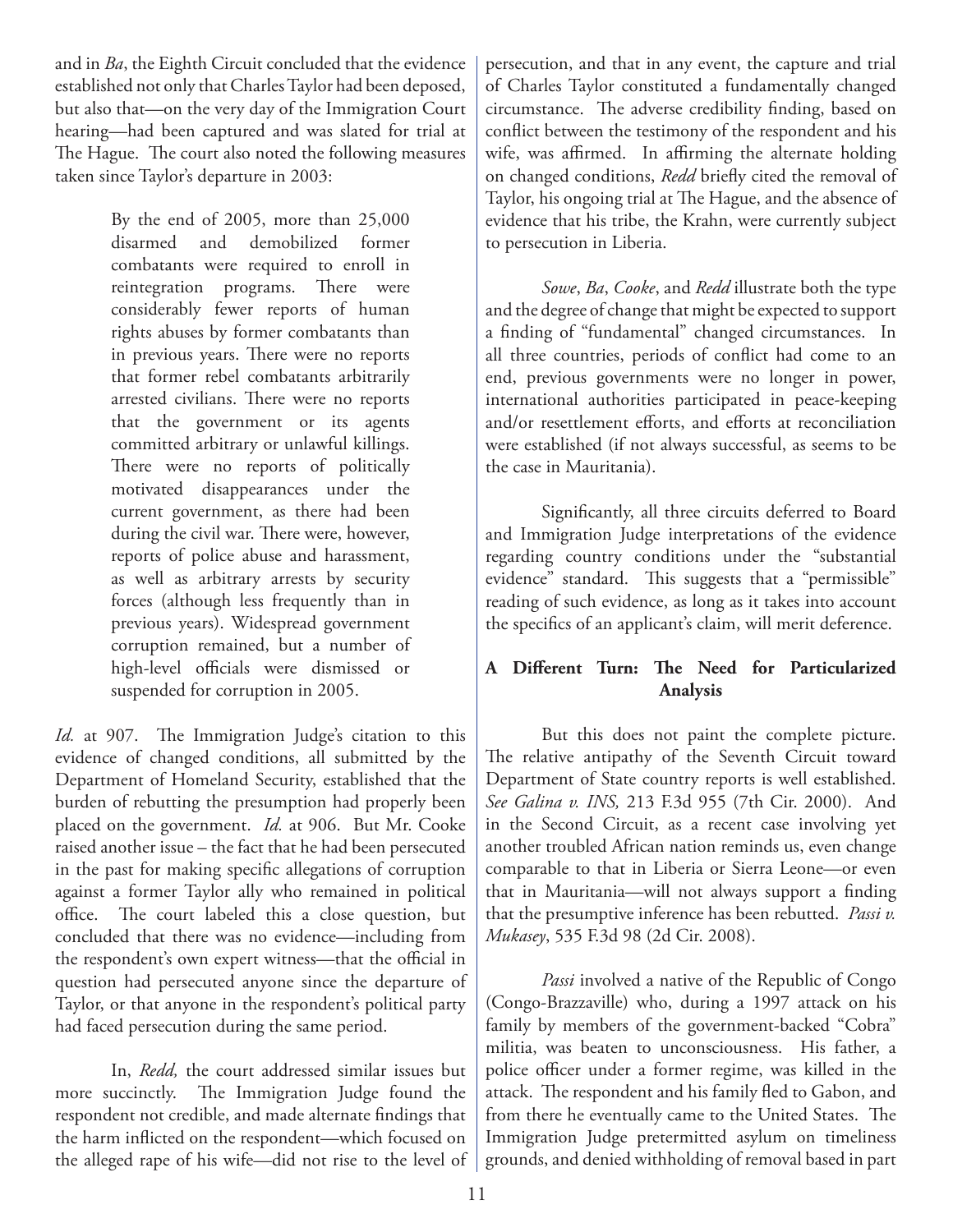on the changed political situation in Congo-Brazzaville. The respondent appealed only the denial of asylum. The Board assumed the application was timely, and that the respondent had testified credibly to actions amounting to past persecution. However, it concluded, based on a 2004 DOS country report, that the country's civil war had ended in 1999, and that there were no reports of politically-motivated killings or disappearances. Hence, the Board found that the presumption arising from its own presumed finding of past persecution had been rebutted.

The Second Circuit rejected this analysis as inconsistent with circuit caselaw requiring that information in country reports be employed "in a case-specific manner and supplement[ed] with further analysis." *Redd,* 535 F.3d at 101-02, (citing *Tambadou v. Gonzales*, 446 F.3d 298, 303 (2d Cir. 2006) (reversing "changed conditions" finding regarding Mauritania as based on inadequate and incomplete review of record)). In *Passi*, the critical issue was whether someone in the respondent's position—an ethnic Lari linked to former president Lissouba—would be safe due to the general improvements in country conditions. The court found that the Board overlooked pertinent evidence of continued clashes between Lari "Ninja" rebels and government forces, clashes which occurred despite a March 2003 peace accord and ongoing demobilization and reintegration of the rebels. Since the respondent was from Brazzaville, site of the most intense ongoing conflict, the Board erred in failing to consider this evidence.

As stated, the analysis in *Passi* seems unassailable as long as one assumes, as did the Second Circuit, that the Board genuinely *overlooked* this evidence simply because it did not specifically mention it. The government argued that the Second Circuit had previously affirmed a "perfunctory" analysis of well-known changed conditions in Albania occurring with the fall of the communist Hoxha regime in 1991. *Hoxhallari v. Gonzales*, 468 F.3d 179 (2d Cir. 2007). *Hoxhillari* held that where changed conditions "evidently" prevail in a country with a large number of asylum claimants, the court will "safely assume" that Immigration Judges are well-versed in those changes, and need not make detailed findings regarding the presence of changed conditions. *Id.* at 187. That case, however, involved an Albanian democratic partisan who had been unharmed since the collapse of the Communist regime in 1991; in such a circumstance, no "robotic incantations" regarding changed conditions were required. *Id*. According to *Passi*, Congo-Brazzaville presents a different circumstance: the change in conditions was not as dramatic, and there is no indication that natives of that country present an "appreciable" number of asylum claims "such that we could be confident in the agency's familiarity with the country." *Passi*, 535 F.3d at 103.

Both points—that change is not as "evident" in Congo-Brazzaville as in Albania, and that the Board has not seen enough Congo asylum cases to earn a presumption of expertise—raise a number of questions. The changes in Congo—which as *Passi* noted include the ongoing demobilization and reintegration of the rebel forces allied with the respondent's own ethnic group appear comparable to those in Liberia or Sierra Leone. At the very least, such a comparison would be a "permissible" reading of the country conditions evidence, worthy of deference under the substantial evidence standard. The Second Circuit has a well-earned reputation for requiring analytical precision, and its specific focus on the situation of the Lari ethnic group, and the Board's lack of similar focus, may be sufficient to explain its decision not to grant such deference. However, the second point—a sort of "numbers-based" presumption of expertise—is more difficult to reconcile. Having dealt with large numbers of claims from one particular country might make it easier or more efficient for a Board member or Immigration Judge to assess the relevant country conditions evidence. It's harder to see how that translates to assessing whether the resulting assessment is *correct*, i.e., whether the evidence in the record of proceeding supports the conclusions drawn by the adjudicator. Put another way, an Immigration Judge in New York will have more "volume-based" expertise in Chinese claims than an Immigration Judge in Miami—and vice-versa for claims from Colombia or Venezuela. Common sense *might* suggest that the Judge with such experience might be a "better" judge of similar claims. But that is not always the case, and in any event, it seems an odd factor for an appellate court, with a narrow standard of review ("manifestly contrary to the law and an abuse of discretion," *see* section 242(b)(4)(D) of the Act, 8 U.S.C  $\frac{1252 \text{ (b)}(4)(D)}{2}$ , and with little knowledge of an individual judge's or Board Member's caseload, to employ in ruling on a petition for review.

These concerns prompted Chief Judge Jacobs of the Second Circuit to pen a concurrence in *Passi,*  emphasizing that neither it nor *Tambadou* be interpreted to place an undue analytical burden on the Board. *Passi*,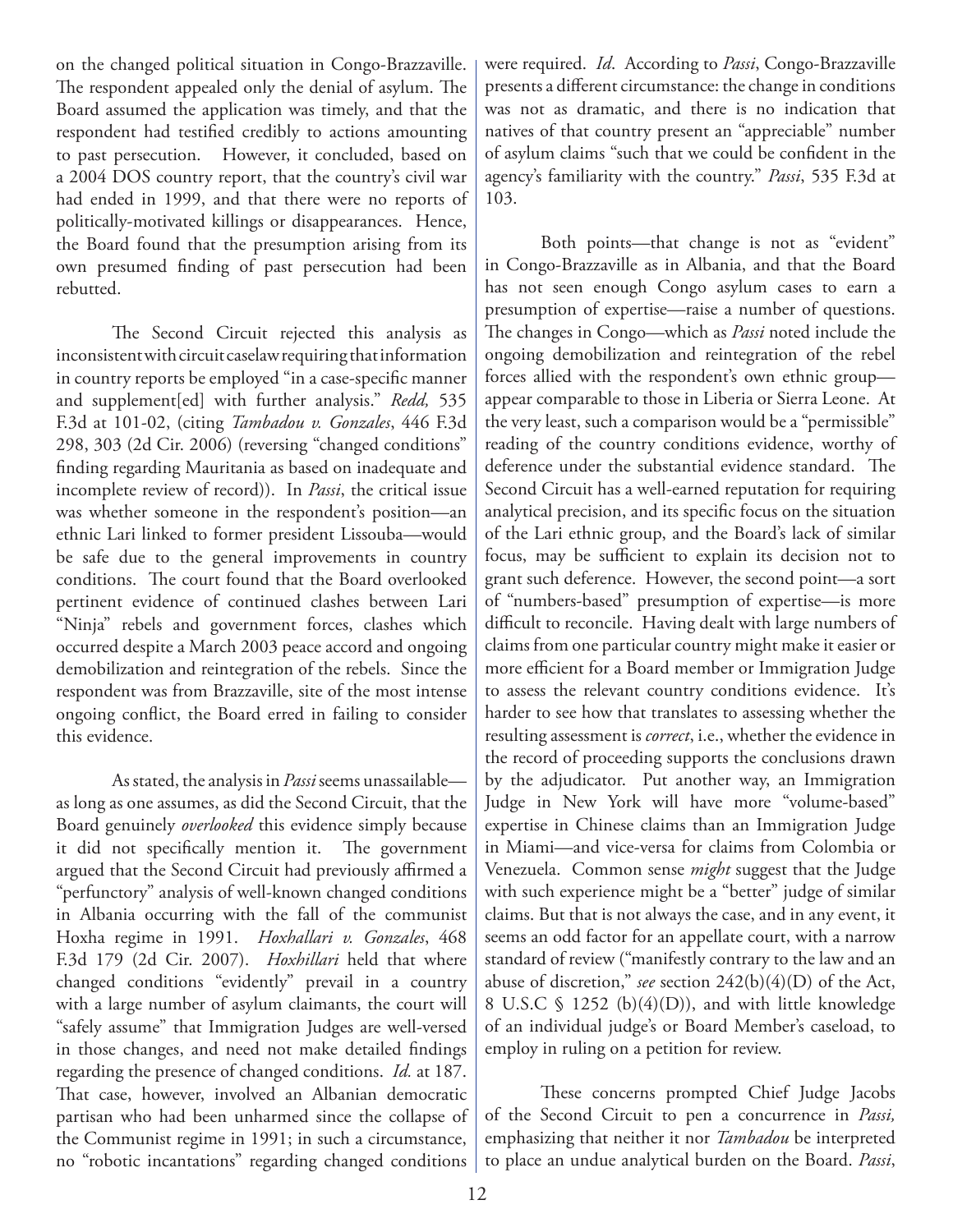535 F.3d at 104. *Tambadou*, the chief judge noted, involved a Board decision relying on a 6 year-old country report, and failed to consider testimony that many of those repatriated to Mauritania from Senegal had been killed. By ignoring evidence favorable to Tambadou, the Board erred in its changed conditions analysis. But, the chief judge cautioned, the need for "individualized analysis" should not be overstated:

> *First,* to the extent that an asylum applicant's personal history and characteristics do not constitute protected grounds, *Tambadou* does *not* require the agency to consider those facts in determining whether country conditions have changed. Such a requirement would gut the usefulness of country reports as an indicator that country conditions have changed, and would transcend the purposes of the asylum laws.

> *Second*, Tambadou does *not* prevent the agency from resting its finding of changed country conditions solely on country reports even if other record evidence conflicts with it.

> *Third, Tambadou* does not require that the agency perform and enunciate any kind of specific, on-record "analysis" justifying its findings that country conditions have changed. "[A] dministrative findings of fact are conclusive unless any reasonable adjudicator would be compelled to conclude to the contrary." 8 U.S.C. § 1252(b)(4)(B). The agency's findings with respect to changed country conditions are therefore upheld when record evidence supports those determinations. To survive our review for substantial evidence, the agency need not engage in special on-record recitation of facts, or perform any ceremony or incantation.

*Id.* at 104-05 (Jacobs, concurring). One can imagine, based on the Jacobs concurrence, that the issues presented by *Hoxhillari*, *Tambadou*, *Bah*, and *Passi* are not settled in the Second Circuit. If not within that one circuit, what prospect is there across the wider landscape of circuit case law?

#### **Conclusion: Potential Resolution**

Some of these issues await the Board's consideration of the remanded cases in *Bah v. Mukasey* (asylum) and *Matter of A-T-* (withholding of removal). The Attorney General has provided a degree of direction, but beyond that, it would be improper to speculate on the potential resolution of a pending case.

However, the collective lesson from the cases discussed here—including those that affirmed a finding of "changed circumstances" rebutting the "presumptive inference" of the *Chen* rule—is that there is no alternative to a detailed consideration of how present country conditions affect the *specifics* of an applicant's claim for either form of relief. "Robotic incantations" of evidence too obvious to be repeated may not be required. *Hoxhillari,* 468 F.3d at 187. But as demonstrated in *Passi*, a specific localized fear of persecution may be only tangentially related to the end of a nationwide civil conflict. *Bah* and *A-T-*, as discussed, both emphasize that it is the threat of *some* form of harm on account of a protected ground, not the repetition of a particular act or type of persecution suffered in the past, that is pivotal. Finally, cases only touched lightly here demonstrate the need to give appropriate weight to all sources of country conditions evidence present in the record. While not all circuits are as skeptical of U.S. Government reports as is the Seventh Circuit, it is also critical not to give such reports presumptive weight when evidence of like credibility, from other sources, provides a contradictory view.

*Edward R. Grant is a Member of the Board of Immigration Appeals. He is indebted to the research and editorial assistance of Elisabeth Yu, Presidential Management Fellow at the Board.*

## **RECENT COURT DECISIONS**

#### *First Circuit*

*Pina v. Mukasey*, \_\_ F. 3d \_\_, 2008 WL 4181694 (1st Cir. Sept. 12, 2008): The First Circuit reversed a decision of the Board, which had reversed the Immigration Judge's finding that the respondent derived U.S. citizenship through his father under the Child Citizenship Act of 2000. As the respondent's parents were separated, and only his father had naturalized, the determinative factor was whether the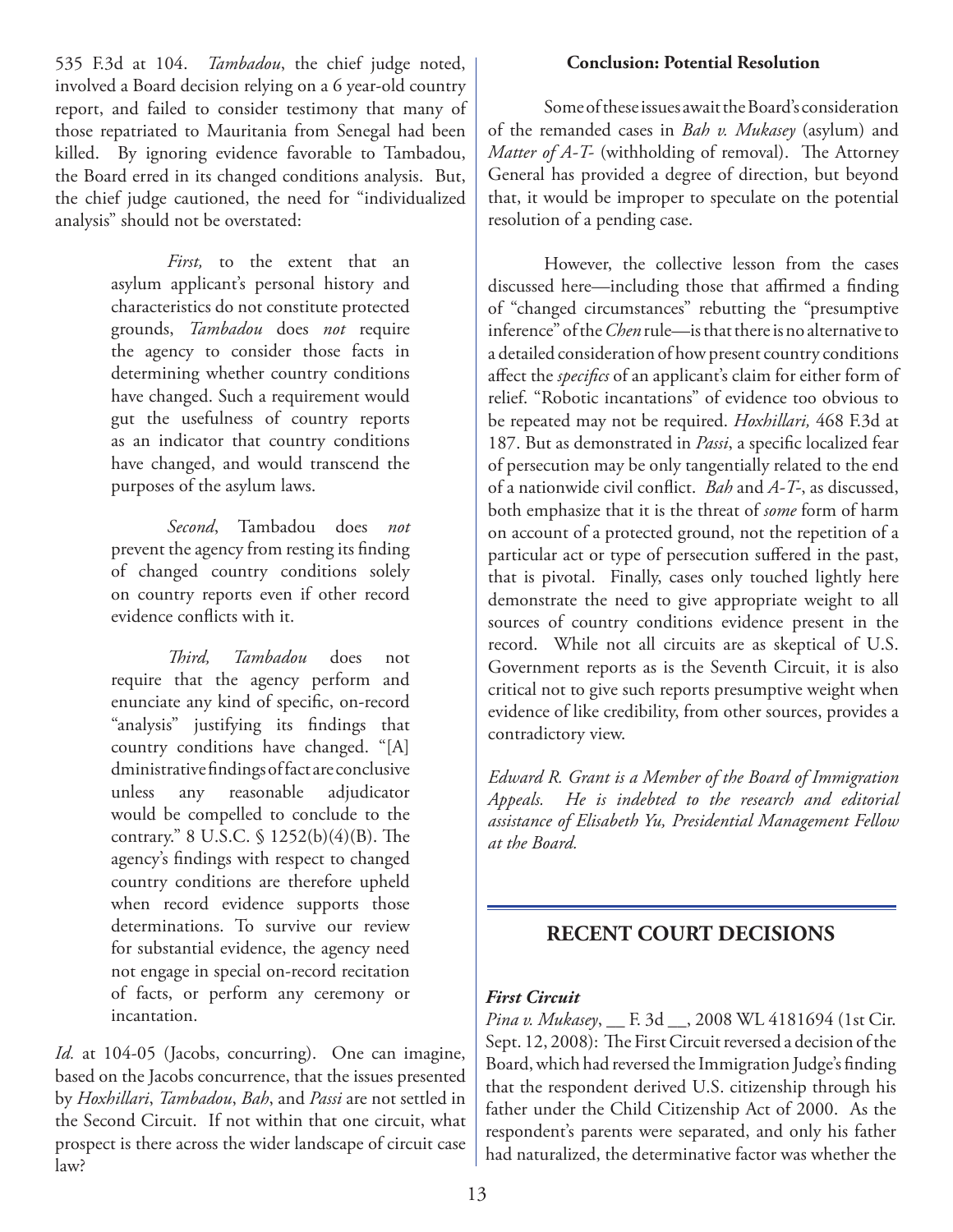father had "legal custody" under Massachusetts law. After a lengthy analysis, the court concluded that the informal joint custody agreement reached between the parents (but never filed in court) satisfied the State law.

#### *Seventh Circuit*

*Jezierski v. Mukasey*, \_\_ F.3d \_\_, 2008 WL 4149753 (7th Cir. Sept. 10, 2008): The Seventh Circuit dismissed an appeal from the Board's denial of a motion to reopen based on a claim of ineffective assistance of counsel. The Board held that the respondent had failed to establish prejudice. The court held that it lacked jurisdiction to consider the issue. It noted that no statute or constitutional provision provides a right to reopening a removal proceeding based upon ineffective assistance. It further found no rule set by the Board requiring reopening based on this ground. The court noted that the requirements of *Matter of Lozada,* 19 I&N Dec. 637 (BIA 1988), *aff'd,* 857 F.2d 10 (1st Cir. 1988), do not compel reopening if satisfied; they are merely necessary prerequisite to reopening being considered. The court thus concluded that reopening based on ineffective assistance of counsel was entirely discretionary, and therefore outside of the court's jurisdiction.

*Fernandez v. Mukasey*, \_\_ F.3d \_\_, 2008 WL 4193005 (7th Cir. Sept. 15, 2008): The court dismissed the appeals of three petitioners who were found to be aggravated felons based on repeat controlled substance convictions. In each case, the repeat offense involved simple possession. Relying on a prior holding in a non-immigration context (*U.S. v. Pacheco-Diaz,* 506 F.3d 545 (7th Cir. 2007), *reh'g denied,* 513 F.3d 776 (7th Cir. 2007)), the court rejected the argument that the second conviction must have been treated by the state court as a recidivist offense in order to qualify as a hypothetical federal felony. The court thus rejected the reasoning in the Board's precedent decision in *Matter of Carachuri-Rosendo*, 24 I&N Dec. 382 (BIA 2007), but noted that the case was decided by the Board after *Pacheco-Diaz* and failed to address that decision.

*Musollari v. Mukasey*, \_\_ F.3d \_\_, 2008 WL 4276565 (7th Cir. Sept. 19, 2008): The court dismissed the appeal of the respondent, whose application for asylum was denied by the Immigration Judge. The respondent specifically challenged the Immigration Judge's adverse credibility finding, which the court found to contain several factual errors. The court further found impermissible the Immigration Judge's disbelief that the respondent had served as a polling place observer, based on the frequency

of such claim among Albanian asylum applicants. Nevertheless, the court found that the balance of the evidence relied on by the Immigration Judge was sufficient to support the adverse credibility finding, and therefore concluded that in spite of the errors, the record did not compel a contrary conclusion.

### *Ninth Circuit*

*Santos-Lemus v. Mukasey*, \_\_ F.3d \_\_, 2008 WL 4111900 (9th Cir. Sept. 8, 2008): The Ninth Circuit upheld the Board's denial of asylum based upon fear of the MS-13 gang in El Salvador. The respondent claimed that his fear was linked to his membership in two particular social groups: his family (based on the gang's murder of one of his brothers and threats against two others), and the group of "young men in El Salvador resisting gang violence." The court found no nexus to his family membership, as his mother, who was similarly situated, remained unharmed in El Salvador. Citing the Board's precedent decision in *Matter of S-E-G-*, 24 I&N Dec. 579 (BIA 2008), the court further rejected the second proposed group as "too loosely defined" and lacking the requisite social visibility.

*Figueroa v. Mukasey*, \_\_ F.3d \_\_, 2008 WL 4149031 (9th Cir. Sept. 10, 2008): The Ninth Circuit reversed the Immigration Judge's decision denying non-LPR cancellation of removal relief to a husband and wife from Mexico. The court found that the Immigration Judge applied an incorrect legal standard in requiring the resulting harm to their USC children to be "unconscionable" in order to constitute "exceptional and extremely unusual hardship." The court found such requirement to be contrary to the Board's precedent decisions in *Matter of Monreal*, 23 I&N Dec. 56 (BIA 2001) and *Matter of Recinas,* 23 I&N Dec. 467 (BIA 2002). The court found that the Immigration Judge further erred in considering the present condition of the USC children, and not looking to any future condition that the parents' deportation could cause.

*Bromfield v. Mukasey*, \_\_ F. 3d \_\_, 2008 WL 4192026 (9th Cir. Sept. 15, 2008): The court reversed the Board's decision, affirming an Immigration Judge's denial of asylum, withholding of removal and CAT protection to an applicant from Jamaica. The court held that a pattern or practice of persecution of gay men exists in Jamaica. It further held that the Immigration Judge applied the wrong legal standard in denying CAT relief. In stating that the respondent was required to show that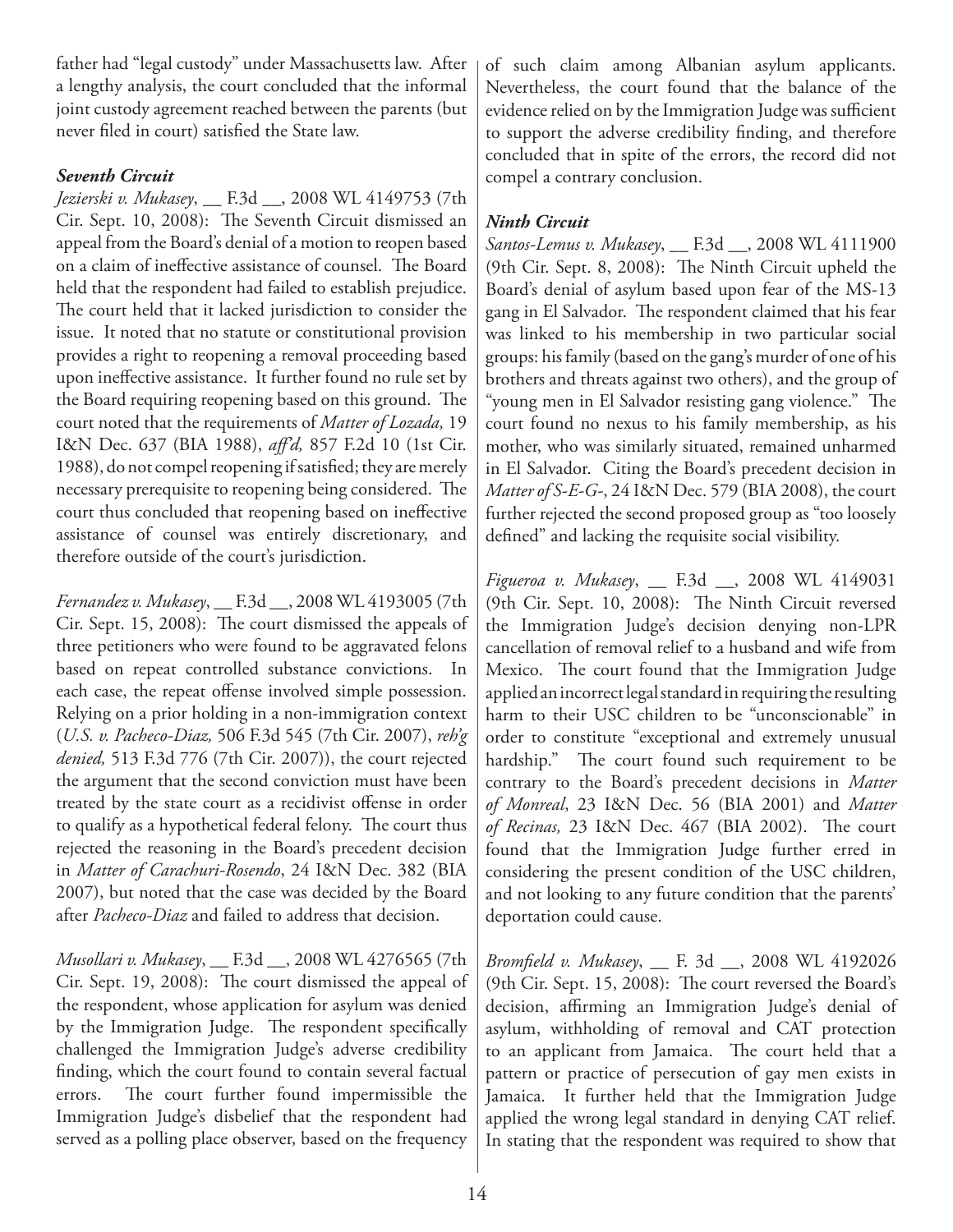he would suffer torture by the Jamaican Government, the Immigration Judge erred in failing to consider Government acquiescence, which was established by the record.

*Mota v.Mukasey*, \_\_ F. 3d \_\_, 2008 WL 4224920 (9th Cir. Sept. 17, 2008): The court reversed the Immigration Judge's decision (affirmed by the Board), finding the respondent statutorily ineligible for non-LPR cancellation of removal due to her 1990 California conviction for "Inflicting Injury Upon a Child." The court vacated such determination in light of the Board's subsequent decision in *Matter of Gonzales-Silva*, 24 I&N Dec. 218 (BIA 2007), which held that the domestic violence grounds of removal, section 237(a)(2)(E) of the Act, shall apply only to convictions occurring on or after the effective date of IIRIRA (i.e., April 1, 1997).

## AG/BIA PRECEDENT DECISIONS

I<sup>n *Matter of A-T-*, 24 I&N Dec. 617 (A.G. 2008), the Attorney General certified and then vacated the Board's decision denying respondent's claim for</sup> the Attorney General certified and then vacated for withholding of removal and remanded the claim for further proceedings. The respondent sought asylum and withholding of removal based upon her claim that she had been subjected to female genital mutilation ("FGM") in Mali. In a published decision, *Matter of A-T-*, 24 I&N Dec. 296 (BIA), the Board rejected the respondent's asylum claim as barred by the 1-year filing deadline. As to the withholding claim, the Board assumed that the respondent was a member of a social group and that FGM can constitute persecution but found that any presumption of future persecution was rebutted by the change in the respondent's situation arising from the infliction of FGM upon her.

The Attorney General found that the Board committed error in finding that FGM can only occur once, and that any future harm must take precisely the same form as past persecution. The Attorney General observed that as a factual matter, FGM can be repeated. Furthermore, the presumption that attaches after past persecution is found is that an alien's life or freedom would be threatened "on the basis of the original claim," which means that it is on account of the same statutory ground. 8 C.F.R.  $\$ 1208.16(b)(1)(i)$ . In this case, the original claim was not FGM, but persecution on account of membership in a particular social group. The Attorney General asked the Board to consider whether the respondent is entitled to the presumption of future persecution on account of membership in a particular social group, whether the Government has rebutted the presumption, and what effect, if any, the relatedness provision in 8 C.F.R. § 1208.16(b)(1)(iii) has on respondent's claim for relief.

The Attorney General lifted a stay imposed on the Board by Attorneys General Ashcroft and Reno in *Matter of R-A-*, 24 I&N Dec. 629 (A.G. 2008). In 1999, the Board issued a decision denying a claim for asylum filed by an alien who had been the victim of domestic violence in Guatemala. *Matter of R-A-*, 22 I&N Dec. 906 (BIA 1999; A.G. 2001). The respondent had asserted that she was persecuted based on a social group defined as "Guatemalan women who have been involved intimately with Guatemalan male companions, who believe that women are to live under male domination." Attorney General Reno vacated the Board's decision and directed the Board on remand to stay consideration of the case pending publication of a final rule which would have amended the asylum regulations pertaining to the meaning of the terms persecution, on account of, and particular social group. Attorney General Ashcroft certified the case, but then remanded it directing the Board to reconsider its decision in light of the final rule. *Matter of R-A-*, 23 I&N Dec. 694 (A.G. 2005). The final rule has never been published. In lifting the stay, the Attorney General indicated that in the years since the stay order, the Board and courts of appeals have issued numerous decisions that, while not directly on point, may have relevance to issues relating to domestic violence. The Attorney General indicated that the Board may proceed with reconsideration of *Matter of R-A-* and the other cases involving similarly situated aliens being held by the Board. Lastly, the Attorney General noted that the Board is free to exercise its own discretion and issue a precedent decision establishing a uniform standard nationwide when interpreting ambiguous statutory language.

In *Matter of Nwozuzu*, 24 I&N Dec. 609 (BIA 2008), the Board found that in order to obtain derivative citizenship under former section 321(a) of the Act, 8 U.S.C. §  $1432(a)$ , an alien must acquire the status of an alien lawfully admitted for permanent residence while he or she is under the age of 18 years. In this case, the respondent entered the United States at the age of 4 as the child of an F-1 nonimmigrant student. His father and mother naturalized when the respondent was 17, but he did not become a lawful permanent resident until he was 21. The Immigration Judge had found that the respondent demonstrated that he resided permanently in the United States while under 18 years, and the respondent need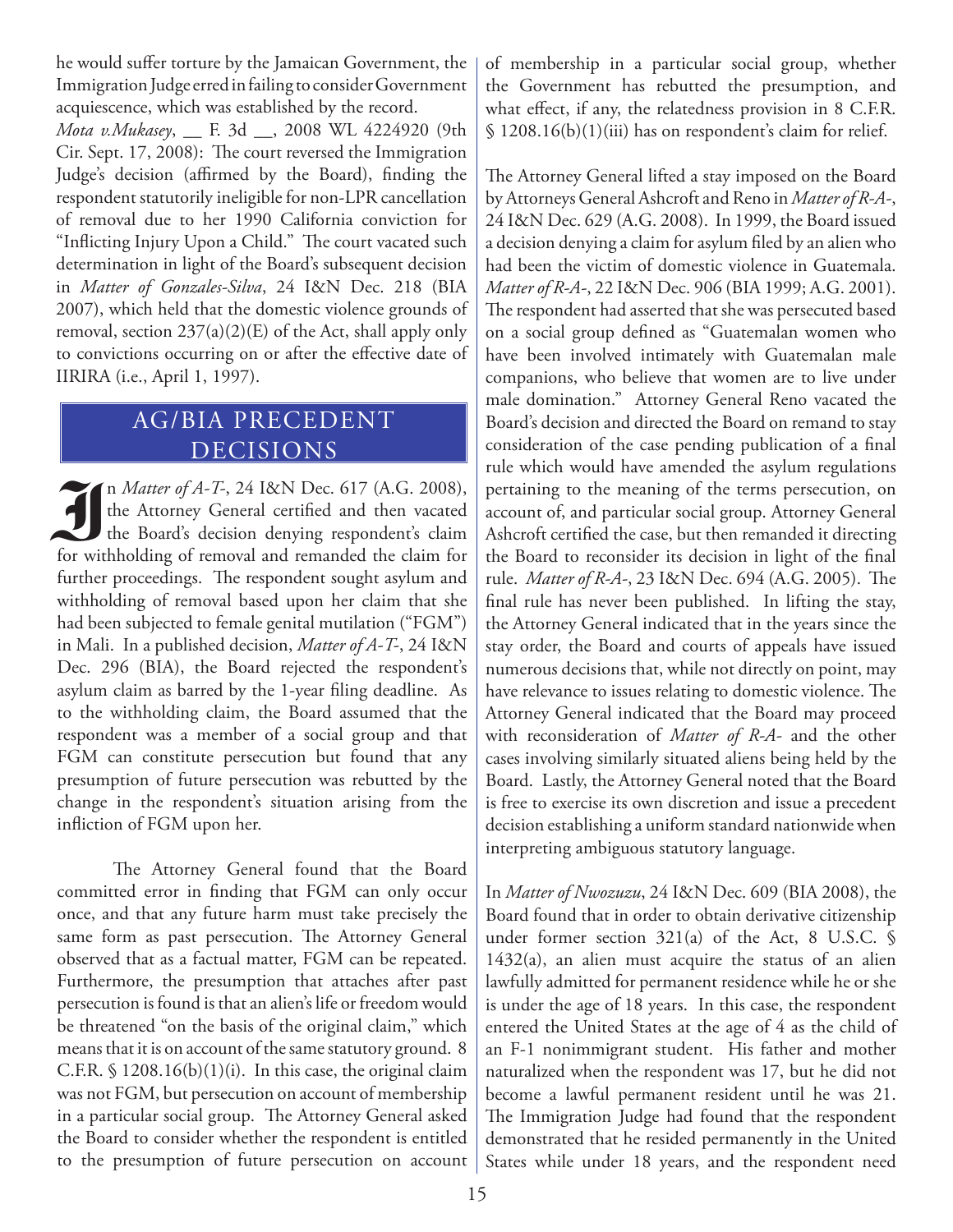not have been residing pursuant to a lawful admission for permanent residence. Construing the term "residing permanently" in section  $321(a)(5)$ , the Board found that the term implies lawful residence since an alien remaining without authorization can be removed at any time. Similarly, an alien admitted for a temporary period cannot be considered to reside permanently in this country. This is bolstered by the parallel language in the definition of "lawfully admitted for permanent residence," historical treatment of derivative citizenship claims, and the fact that to read it otherwise would negate the first clause in section  $321(a)(5)$ .

In *Matter of Guadarrama*, 24 I&N Dec. 625 (BIA 2008), the Board found that an alien who made a false claim to citizenship on a Form I-9 (Employment Eligibility Verification) to obtain employment may be a person who is not of good moral character, but such a finding is not automatically mandated by section 101(f) of the Act. The Immigration Judge noted the changes made to the good moral character provision that prevented certain aliens who made a false claim to citizenship but reasonably believed themselves to be United States citizens from being found lacking in good moral character. The Immigration Judge reasoned that an alien who did not fall within this exception could not show good moral character under the catch-all provision. The Board rejected this reason and sustained the respondent's appeal.

## REGULATORY UPDATE

DEPARTMENT OF HOMELAND SECURITY U.S. Citizenship and Immigration Services

Revision to Direct Mail Program for Submitting Form N-400, Application for Naturalization

#### ACTION: Notice.

SUMMARY: U.S. Citizenship and Immigration Services ("USCIS") is revising its Direct Mail Program so that certain filings of Form N-400, Application for Naturalization, will now be filed at a designated lockbox facility instead of a USCIS Service Center. However, if you are the spouse of an active member of the Armed Forces, this notice instructs you now to file your Form N-400 at the Nebraska Service Center ("NSC"), whether you are filing from within the U.S. or abroad. This notice does not change the filing location for Forms N-400 filed by active members or certain veterans of the Armed Forces who are eligible to apply for naturalization under sections 328 or

329 of the Immigration and Nationality Act. DATES: This notice becomes effective October 14, 2008.

73 Fed. Reg. 56,729 DEPARTMENT OF STATE 22 CFR Part 41

#### **Visas: Documentation of Nonimmigrants Under the Immigration and Nationality Act, as Amended**

#### ACTION: Final rule.

SUMMARY: This rule establishes regulatory exceptions to travel restrictions, established in the Tom Lantos Block Burmese JADE Act, that were put in place for Burmese nationals. The rule allows the Department to exempt certain Burmese diplomats and officials from the travel restrictions.

DATES: Effective Date: This rule is effective September 30, 2008.

73 Fed. Reg. 56,879

DEPARTMENT OF STATE

**Bureau of Consular Affairs; Registration for the Diversity Immigrant (DV-2010) Visa Program**

#### ACTION: Notice.

SUMMARY: This public notice provides information on how to apply for the DV-2010 Program. This notice is issued pursuant to 22 CFR 42.33(b)(3) which implements sections  $201(a)(3)$ ,  $201(e)$ ,  $203(c)$  and  $204(a)(1)$ (I) of the Immigration and Nationality Act, as amended  $(8 \text{ U.S.C. } 1151, 1153, \text{ and } 1154(a)(1)(I)).$ 

#### **Asking and Telling** *continued*

ruled that the Russian respondent established persecution in a case where, while living in the former Soviet Union, she was arrested by a militia and was later registered at a government-run clinic as a "suspected lesbian" and forced to attend "therapy' sessions." *Id.* at 644.<sup>1</sup>

Finally, in *Bromfield v. Mukasey,* \_\_ F.3d \_\_, 2008 WL 4192026 (9th Cir. Sept. 15, 2008), the Ninth Circuit relied on what it deemed the severity and pervasiveness of mistreatment in Jamaica in ruling that there is a "pattern or practice of persecution" against homosexual men in that country. *Id.* at \*5. Such a finding makes it easier for a respondent to qualify for relief because, under 8 C.F.R. §§ 1208.13(b)(2)(iii) and 1208.16(b)(2), an applicant for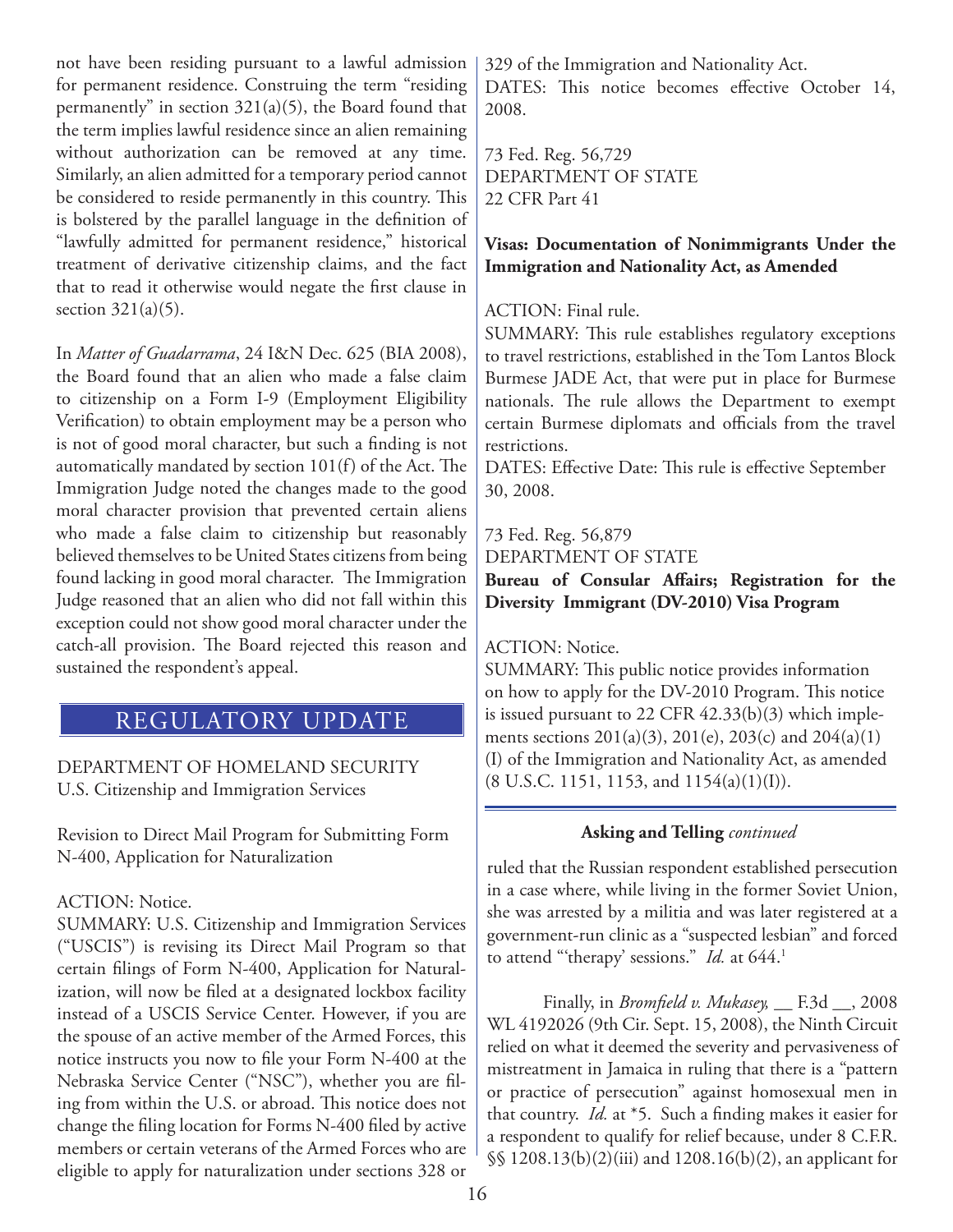asylum or withholding of removal who establishes a pattern or practice of persecution is not required to show that he or she would personally be singled out for persecution, if certain conditions are met. In its decision, the Ninth Circuit deemed it significant that the State Department Country Report on Jamaica described a "'culture of severe discrimination'" against homosexuals, in which "brutality against homosexuals [was] 'widespread.'" *Id.*  at \*4 (quoting from the Country Report). In addition, the court emphasized that Jamaican law criminalizes homosexual acts and that, according to the Country Report, this law is enforced, although the respondent was never prosecuted for such an offense. The court stated that "[b]ecause the prohibition is directly related to a protected ground—membership in the particular social group of homosexual men—prosecution under the law will always constitute persecution." *Id.* at \* 4.<sup>2</sup>

#### **Public v. Private**

With respect to the distinction between private and public mistreatment, two cases, one from the Eighth Circuit and one from the First Circuit, provide examples of mistreatment by private parties that did not support relief because the respondents failed to show that the would-be persecutors were beyond the control of the government. In *Kimumwe v. Gonzales, supra*, the Zimbabwean respondent testified that, in the court's words, "local authorities harassed him by chasing him and making disparaging remarks, neighbors spat on him, kicked him, and threw stones at him, and that on one occasion, he was beaten by villagers and shocked with an electric wire." *Id.* at 322. In declining to deem this mistreatment to be persecution, the Eighth Circuit stated that

> [a]ctions by private parties are not attributable to the government, absent a showing that the harm is inflicted by persons that the government is unwilling or unable to control and we conclude that the [Immigration Judge] reasonably declined to find on this record that the incidents involving neighbors and villagers described by Kimumwe amounted to persecution by official authorities ."

Id. at 322-23 (citation omitted).

In *Galicia v. Ashcroft*, 396 F.3d 446 (1st Cir. 2005), the Guatemalan respondent alleged that he was "beaten and verbally abused . . . by his neighbors" in Guatemala. *Id.* at 447. The First Circuit affirmed the denial of the asylum application, based in part on a finding that the respondent "did not show that the harassment he suffered was by the government or a group the government could not control." *Id.* at 448.

Two other decisions, one from the Eighth Circuit and one from the Ninth Circuit, fall on the other side of the line. Here, the cases were remanded due to deficient analyses of whether the would-be private persecutors were beyond the control of the government. In *Nabulwala v. Gonzales,* 481 F.3d 1115 (8th Cir. 2007), the Ugandan respondent testified that she was physically abused by family members when she disclosed her homosexuality; that she was attacked by a mob while attending a meeting of a lesbian organization at her university; that she was forced by family members to have sex with someone she did not know; and that she was forced out of her clan due to her homosexuality. *Id.* at 1116-17. In remanding following the denial of the respondent's applications, the Eighth Circuit stated that the Immigration Judge "erred in concluding that to qualify for asylum, Nabulwala had to demonstrate persecution at the hand of government officials. Persecution may be a harm to be inflicted either by the government or a country or by persons or an organization that the government was unwilling or unable to control." *Id.* at 1118 (quoting *Suprun v. Gonzalez*, 442 F.3d 1078, 1080 (8th Cir. 2006)).

In *Reyes-Reyes v. Ashcroft,* 384 F.3d 782, (9th Cir. 2004), the Salvadoran respondent alleged that, when he was 13 years old, "he was kidnaped by a group of men, taken to a remote location in the mountains, and raped and beaten because of his homosexual orientation. . . . Fearing reprisal, he never told his family or the authorities about these crimes." *Id.* at 785. The Ninth Circuit remanded based in part on a finding that, in denying the respondent's withholding of removal application, the Immigration Judge erroneously required that the respondent demonstrate that "anyone in the government or acting on behalf of the government would want to torture him." *Id.* at 789.

Finally, in *Ornelas-Chavez v. Gonzales,* 448 F.3d 1052 (9th Cir. 2006), the Ninth Circuit expanded on the general rule for private persecution outlined above, stating that there is no per se requirement that an individual report to the police mistreatment based on sexual orientation. Here, the Mexican respondent alleged a long history of mistreatment based on "his homosexuality and female